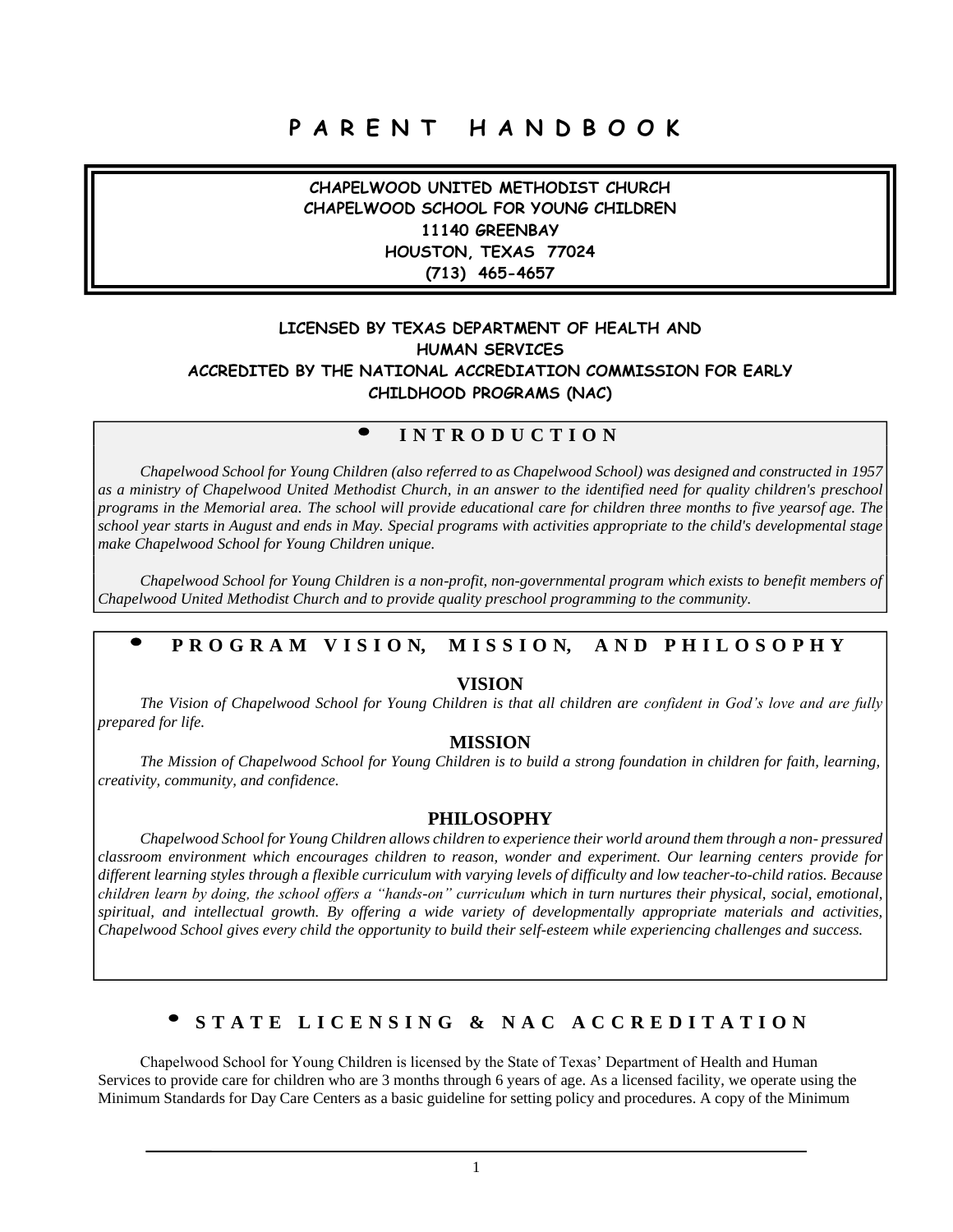Standards is available through the school office for all interested parents to check out and read. If you would like to contact the local licensing office or the PRS child abuse hotline, their number is 713-940-5200. Further information can also be found on their website at: www.hhsc.state.tx.us.\

The National Accreditation Commission for Early Care and Education Programs (NAC) administers a national, voluntary, professionally- sponsored accreditation system for preschools, childcare centers and school age childcare programs. Under their auspices, Chapelwood School for Young Children conducted the required steps of self-study and validation by outside authorities to qualify for accreditation. This process must be repeated every three years.

The Association defines a high-quality early childhood program as "one that meets the needs of and promotes the children and adults (parents, staff, and administrators) who are involved in the program. Each day of a child's life is viewed as leading toward the growth and development of a healthy, intelligent, and contributing member of society." We are very proud to be accredited by this national association. The latest accreditation was completed in May 2016.

## **• <sup>E</sup> <sup>L</sup> <sup>I</sup> <sup>G</sup> <sup>I</sup> <sup>B</sup> <sup>I</sup> <sup>L</sup> <sup>I</sup> <sup>T</sup> <sup>Y</sup> <sup>A</sup> <sup>N</sup> <sup>D</sup> <sup>A</sup> <sup>D</sup> <sup>M</sup> <sup>I</sup> <sup>S</sup> <sup>S</sup> <sup>I</sup> <sup>O</sup> <sup>N</sup>**

Educational childcare is available to any family in the church or community without regard to race, color, creed, *religion, national origin, or ancestry.*

Children who are physically handicapped or emotionally disturbed to the degree that they cannot benefit from instruction at Chapelwood School will not be accepted. Enrollment will be based on a first come, first served basis, with all registration applications being time and date stamped for a position of priority on the waiting list. Children are conditionally accepted for the school year pending timely provision to and acceptance by the school of **all** properly completed paperwork, including all completed immunizations, as well as any outstanding tuitions and fees.

When a vacancy occurs, the next child on the waiting list who fits the age criteria will be admitted based upon the enrollment priority. At Chapelwood School for Young Children, enrollment priority will be given to (in order):

school staff returning families with one child enrolled, needing care for second/third child

families of CUMC members

alumni with children who have previously been enrolled at Chapelwood School

children who are new to the school

Although each child is admitted by chronological age, every effort will be made to meet the emotional, social, intellectual, spiritual, and physical needs of the individual child on a developmental basis. We reserve the right to assess each child's developmental needs before and during enrollment to confirm the proper placement of each child.

When a child is registered in the school, the registration application and fee will be submitted to the school Registrar. This fee is nonrefundable if your child is placed in a class at our school.

When a child is placed or enrolled in a class, the staff will make every attempt to arrange for the child to visit the school before his/her first day. At the beginning of the school year, each class has a student orientation to accomplish this goal. If a child is enrolled after the school year has started, this visit is made on an individual basis. The child will be invitedto visit his/her potential new class. The school Director along with the classroom teacher will be able to observe the child. These classroom visits allow the child to see his/her new teacher in the context of his/her own classroom and to get acquaintedto his/her new surroundings. The classroom visit is not used as a basis of selection in any way but serves the child well in working through an adjustment period in his/her new school.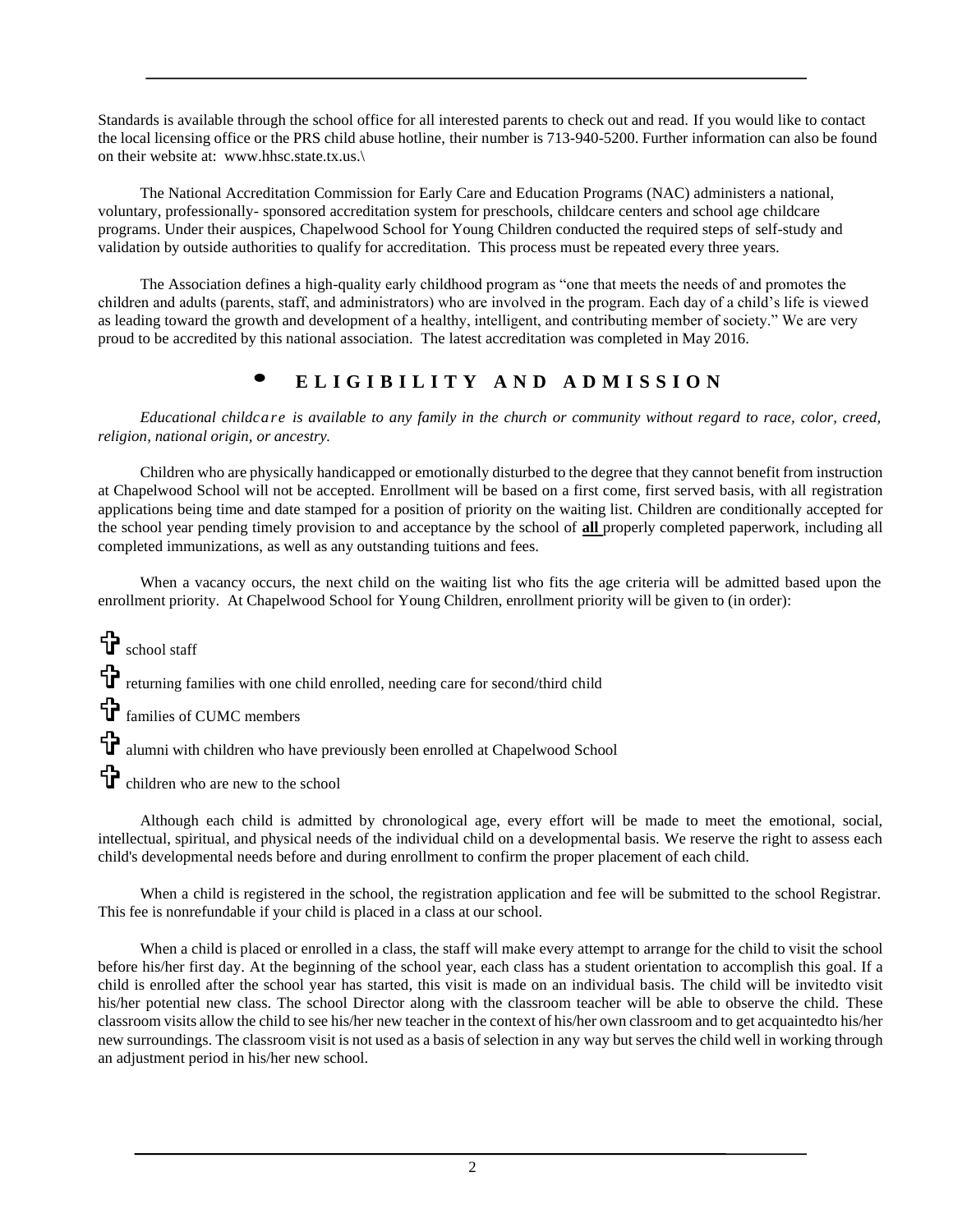Each parent will be emailed a Chapelwood School for Young Children Parent Handbook to read. Upon receipt of this handbook, parents are asked to sign the Parent Handbook Acceptance form. Your signature indicates your commitment to know the contents of the handbook and indicates you will abide by the policies of Chapelwood School.

## **• <sup>A</sup> <sup>G</sup> <sup>E</sup> <sup>G</sup> <sup>R</sup> <sup>O</sup> <sup>U</sup> <sup>P</sup> <sup>I</sup> <sup>N</sup> <sup>G</sup>**

Our classes are based on the child's age as of **August 31** for the academic school year. Placement is made by the school's administration and is further based on parental input, teacher input, and the administration's assessment of the child's developmental level. Final placement will be determined by the school's administration.

### **• <sup>S</sup> <sup>T</sup> <sup>A</sup> <sup>F</sup> <sup>F</sup>**

Chapelwood School for Young Children has adopted a policy of hiring which requires all full-time/part-time Lead Teachers and Teacher Assistants to fulfill the requirements of the Texas Department of Health and Human Services Minimum Standards for working with young children, and the National Accreditation Commission for Early Care and Education Programs.

All staff members participate in a continuous program of in-service education and studies for professional advancement in order to remain alert to the ever-changing needs of today's families and to the findings of current research. All teaching staff members are required to attain 24 clock hours of training within the field of early childhood education annually. All staff members are fingerprinted. In addition, a criminal history check is done on each employee. Chapelwood School encourages staff to get flu shots each year, but these shots are not required.

## **• <sup>P</sup> <sup>R</sup> <sup>O</sup> <sup>G</sup> <sup>R</sup> <sup>A</sup> <sup>M</sup> <sup>S</sup>**

Chapelwood School for Young Children offers programs for 3 months – Pre-K on Monday through Friday beginning at 9:00 a.m. and ending at 2:00 p.m. The school year starts in August and concludes in May.

## · FINANCIAL RESPONSIBILITIES

Chapelwood School for Young Children is a non-profit program and tuition is based on the actual costs of operating the school divided by the number of students enrolled. Fees and tuition are set annually for the entire school year and are divided into nine monthly payments. Tuition is due by the first school day of the month. Payments will be considered late after the fifth school day of the month and a \$20.00 late fee will be assessed. Payments are the same regardless of the numberof school days in each month. Tuition may be paid on a semester or yearly basis if desired.

Discounted tuition fees are offered to Chapelwood United Methodist Church members at a rate of 5% of their monthly tuition. Chapelwood School employees are given discounted rates for monthly tuition based upon the number of days worked. Discounted fees are for monthly tuition only and do not include registration fees or activity fees.

#### **No credit on tuition is given for regularly scheduled school holidays, vacations, absences, bad weather days or class closures due to illness.**

#### **REGISTRATION FEES ARE NON-REFUNDABLE AND NON-TRANSFERRABLE, NO MATTER THE CIRCUMSTANCES.**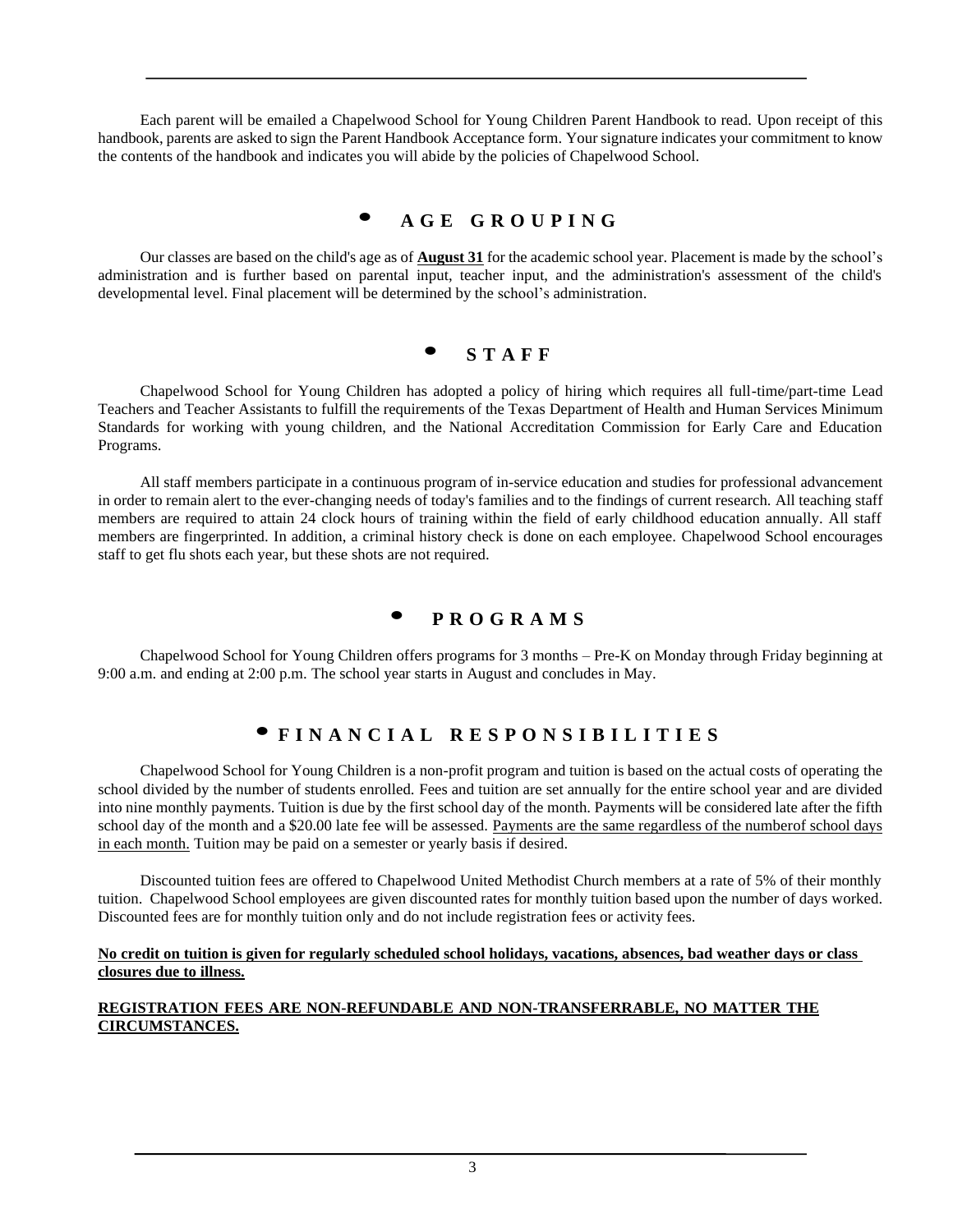#### *Please keep in mind the following policies regarding financial arrangements*:

1. In the case of withdrawal, two weeks' written notice must be on file. Registration fees and May tuition are never refunded. No credit on tuition is given for regularly scheduled school holidays and vacation periods.

2. A tuition fee will not be modified/refunded for absences due to short-term illness or bad weather school closings.

3. Checks must be made payable to **Chapelwood School**. *We cannot accept cash payments*. Your account must be paid by check, credit card (on-line only), electronic bank draft or money order.

4. Our teaching staff **cannot** accept payments. Please do not give your tuition check to them or leave it on any desk in the School Office.

5. You may mail your payments to: Chapelwood School for Young Children – 11140 Greenbay – Houston, TX 77024. Please indicate "Day School" on the outside of your envelope. These need to be sent with enough time to reach the school by the fifth school day of each month – NO EXCEPTIONS!

6. Tuition is divided into nine payments (collected August – April) and is due on the **first school day** of each month. A tuition payment must be received by  $2:00$  p.m. on the fifth school day of each month in which it is due. If tuition is not received by the fifth school day of the month, your account is considered delinquent, and a \$20.00 late fee will be added to your child's account. If you are faced with unforeseen circumstances, these need to be communicated to the Registrar so that a course of action can be taken, and your account may be rectified.

7. At the end of the fifth school day, when the account is considered delinquent, a late notice will be sent. If the account is not paid within seven calendar days, the family will be required to withdraw their child from the school.

8. Should a family be withdrawn for financial reasons more than 10 school days, the child's place will be forfeited, and theplace will be filled from the wait list.

9. Changes in your child's schedule **must** be made in the Registrar's office. The parent will receive a confirmation copy of the schedule change and a tuition statement should a balance be due because of the schedule change. This balance is due within five days of the date on the statement or late fees will apply.

10. Returned checks will be charged back to your tuition account and a \$25.00 returned check fee will be assessed. Another check to replace the returned check will not be accepted. A cashier's check or money order is to be presented for the tuition plus the \$25.00 returned check fee. A late fee of \$20.00 will be assessed if the account is not paid in fullwithin five days of the returned check notice date. **There will be a limit of two returned checks per account**. If two checkshave been returned, personal checks will no longer be accepted, and the account must be paid with money orders or cashier's checks.

11. Parents may expect a complementary monthly statement of the current tuition fee amounts on or about the third (3rd) week of each month. The statement will be delivered via email though the SmartCare Program. *No monthly statements will be mailed to the families enrolled in the school.*

12. A parent who does not pick up his/her child by 2:10 p.m. will be assessed an administrative late fee of \$5.00 and charged an additional fee of \$1.00 per minute.

13. Tuition scholarships may be available for families with a financial need. Please contact the school Director for more information about scholarship opportunities.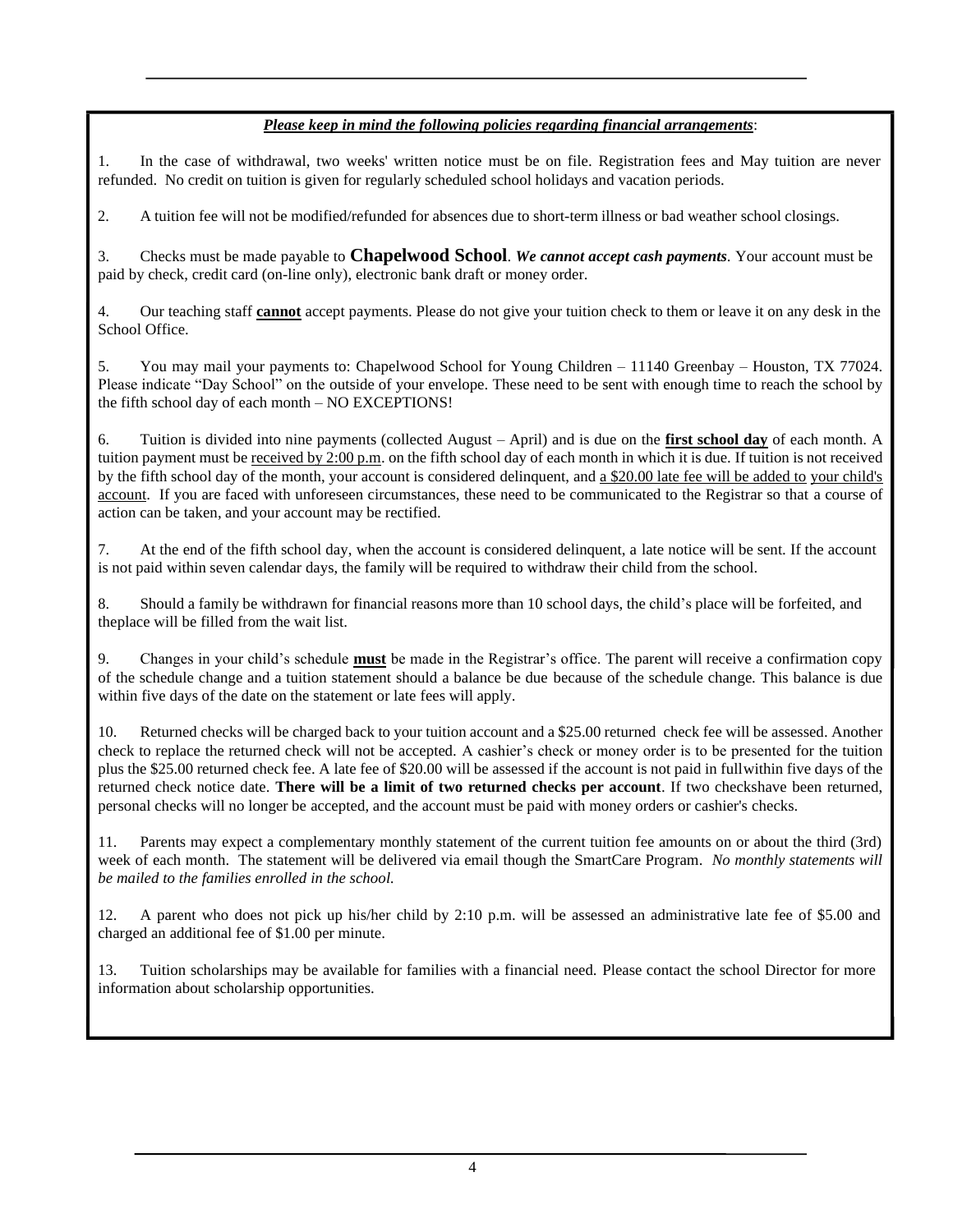### SAFETY AND EMERGENCY PREPAREDNESS

We have written policies and procedures we believe will bring about safety in all classrooms. All staff are trained in these procedures and are committed to providing a safe environment for the children.

We follow the Spring Branch Independent School District (SBISD)'s guidelines in case of emergency or school closings. Therefore, if a disaster were to occur, it is important that you listen to the television/radio or check social media to see what SBISD is doing. If they are dismissing schools, we will do the same. Chapelwood School will also activate our **One Call Service** that will immediately begin contacting parents and staff via listed phone contacts about school closing and emergencies. In the event we have to move the children from the immediate school classroom areas for safety, we will consider the areas listed below. The final decision will be made by the school administration. The staff members and students will be directed to go to these areas **immediately.**

We will first move all children to the basement area in the Children's Building and await further instructions from the school administration.

Second, we will take the children to the basement area in the Youth Building of the church if the first area is not considered secure one and await further instructions from of the school administration.

Third, if none of these areas are safe, we will take the children to the Smith Building and await further instructions from the school administration.

If Chapelwood UMC is in total devastation, children will be taken to Memorial Drive Elementary by using staff cars, or walking.

*Staff members and the school administration will coordinate contacting parents via cell phone, and the School Administration will be available to release the children to their parents or guardian. Staff members* are to keep their cell phones and parent phone numbers in a place that can be quickly taken with them *in the event of an emergency.*

In compliance of Minimum Standards of the DHHS Subchapter W. Division 2: *Chapelwood School for Young Children* maintains an emergency preparedness plan that is designed to ensure the safety of children during an emergency. This plan *is on file in the school office and in place in each classroom of the school. Parents, upon request, may have the plan made available to them for review during normal school hours.*

All classrooms used by the children are monitored by a fire alarm system and remain in constant contact with the Village Fire Department. The school holds monthly fire/foul weather/intruder drills so the staff and the children will know how to handle the situation most efficiently (evacuate the building or shelter in place). The school has annual inspections by the Health Department, Fire Department, and Department of Health and Human Services. The school halls, offices, parking lots and playgrounds are monitored by security cameras. All staff members have current CPR and First Aid training.

The children are to always remain in the secured school area during the school day (unless on a supervised outing as a class) to ensure a safe environment. However, the ability to maintain the safety of the children depends on all the adults who enter and exit the facility. The gates leading to the parking lot areas are a high concern for the school staff. *PLEASE BE SURE THAT THESE GATES ARE ALWAYS CLOSED PROPERLY AND SECURED UPON EXITING*

*THE SCHOOL AND ENTERING THE SCHOOL.* A child who is just adjusting to the school may try to leave the facility to "get mommy" to give her one last hug or kiss. This can lead to an extremely dangerous situation. The school gates and exterior doors will be locked each day at 9:30 a.m. and will remain locked until 1:45 p.m... When the gates and exterior doors are locked, all visitors must enter the school on the east side by the School Office (Entrance 5 under the green awning). Push the intercom button to ask for admittance and proceed to the School Office **with your driver's license** to obtainasecurity badge. This badge must be worn by all visitors for the duration of the time they are on the school campus.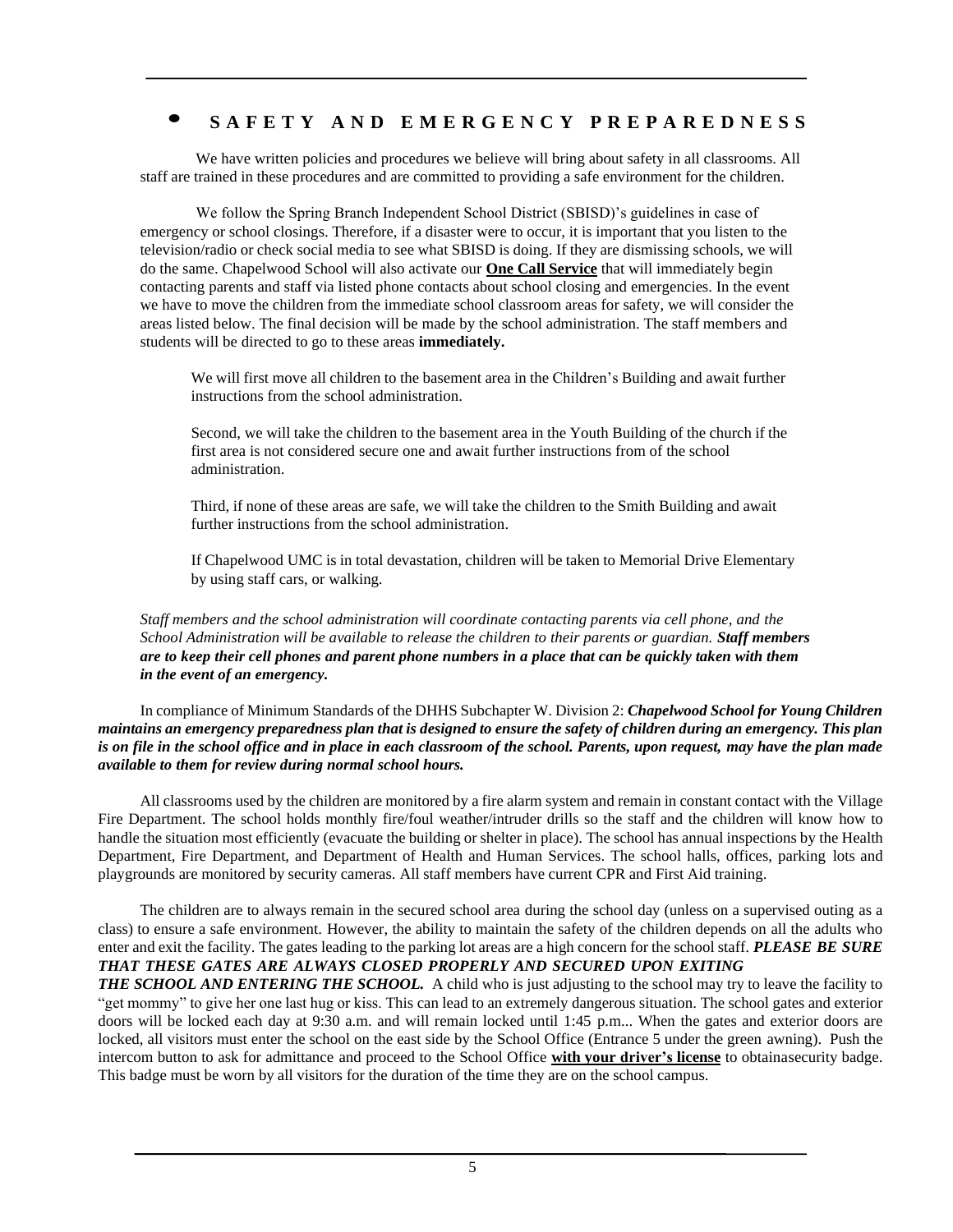**THE PARKING LOTS OF THE CHURCH ARE CELL PHONE-FREE ZONES FROM 8:30 A.M. – 3:00 P.M. ON SCHOOL DAYS.** In addition, we ask all parents to refrain from talking on their cell phone while they are on the school premises in order that they may give their full attention to the children.

Due to licensing requirements regarding the number of children on the playground and the age range, the school playgrounds may only be used for children currently enrolled at Chapelwood School. Please do not play with your child on the playgrounds while our school is in session. If you wish to play with your child before or after school (after 2:00 p.m.), **adult supervision is required at all times**. Please remember that you are asked to **leave the toddler motor room by 2:20 p.m. and all school playgrounds by 2:30 p.m.** so the custodial staff may begin their cleaning process. Furthermore, the playground rules are posted on the playgrounds and must be followed even after school hours. Children need to have consistency since we require them to follow those rules during the school day.

The School Garden is for school use only and may only be accessed when a school staff member is present.

Chapelwood School for Young Children will do everything in its power to secure the safety of the children in our program. All policies and procedures were written to provide our children with opportunities to prosper and develop in a nurturing atmosphere, secure from today's misdeeds and hazards. The school administration will always consider issues witha "safety first" attitude for the children's sake when considering daily routines and changes.

## DAILY PROCEDURES AND ABSENCES

Each child must be accompanied by a parent/guardian to the child's assigned room**. IT IS MANDATORY FOR THE PARENT/GUARDIAN TO SIGN THEIR CHILD IN AND SIGN OUT ON A DAILY BASIS** while the child is greeted by the teacher. It is very beneficial for the child to witness the positive communication between these two caring adults in his/her life.

The teacher can help and support the parent and child if events or problems are communicated. It is helpful to hand the teacher a note or communicate through a phone call about any issues which are particularly stressful for the child. Afollow-up appointment or a phone call can be helpful if you have more than just a few minutes of information to deliver. Theteaching staff has made it a policy to schedule from 9:00-9:05 a.m. each morning to receive the children, exchange any pertinent information about the child, and help all the children transition into the class. If your child is arriving after 9:05 a.m. and you wish to exchange pertinent information, please either leave the teacher a note in her school mailbox or leave her a message with the school Administrative Assistant so that the teacher may call you later. Your teacher will be sharing her email with you in which you may also leave her an email message.

The staff in each classroom will post a schedule of the daily instructional program for the parents to view. Your child's environment will include age-appropriate activities in:

## **MUSIC EXPERIENCES/MOVEMENTS LITERATURE AND STORYTELLING CREATIVE ACTIVITIES INDIVIDUAL AND GROUP PHYSICAL ACTIVITY--INDOOR AND OUTDOOR SOCIO-DRAMATIC PLAY MATH AND SCIENCE ACTIVITIES LANGUAGE DEVELOPMENT AND VOCABULARY DEVELOPMENT THROUGH READING, WRITING AND READINESS ACTIVITIES NUTRITION EDUCATION /GARDENING SPANISH LANGUAGE EXPERIENCES (2 Years and Older)**

Time schedules vary between groups according to developmental needs (e.g., attention span, physical ability, etc.). The goals and objectives of our support programs, Music (offered at all ages), Motor Development (offered beginning at 2 years of age), and Spanish (beginning at 2 years of age), have been included in the appendix of this handbook. These programs are a vital part of Chapelwood School and will be scheduled into the daily routine of your child.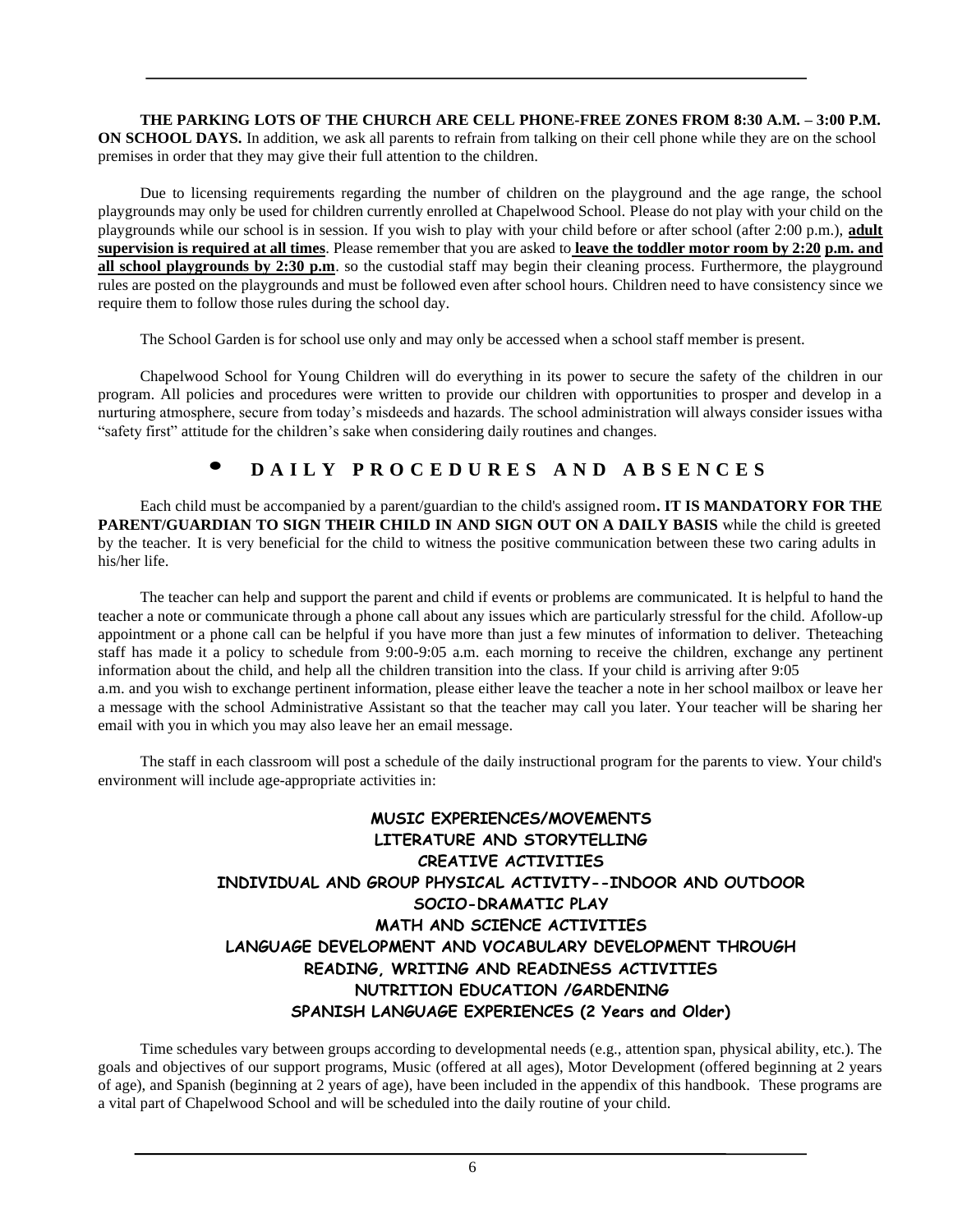Each schedule is designed to enhance the group physically, emotionally, socially, and intellectually. The parent is responsible for notifying the teacher if the child is to be absent, late, or on vacation. This is important for the teacher to know.

In the event the parent cannot be reached by the staff, any child absent for one month will be dropped from the program.

## **• <sup>I</sup> <sup>L</sup> <sup>L</sup> <sup>N</sup> <sup>E</sup> <sup>S</sup> <sup>S</sup>**

Chapelwood School for Young Children will keep accurate emergency information for each child. These records include your authorization of who should be called in case of your child's illness if the mother or father cannot be reached. It is the parent's responsibility to keep these records current if addresses, telephone numbers or other relevant information changes.

If your child is sick or injured at school, he/she will be kept in the school Nurse's office. The Nurse will:

- **1. Assess the nature of the illness; and**
- **2. Notify the parent(s) (or the authorized alternate emergency contact if the parents cannot be reached). Once the parent has been contacted, they must come pick the child up from schooloffice within 45 minutes; otherwise, an administrative late fee of \$5.00 and an additional fee of \$1.00 per minute will be charged.**
- **3. If it is an emergency that requires the child be seen by a physician, Chapelwood staff may transport the child to the Memorial City Medical Center Emergency Room. The parent will be responsible for any charges incurred.**

If your child contracts any of the following illnesses/conditions, it is imperative that the school Nurse be notified immediately. This list includes Flu, Giardiasis, Hand Foot and Mouth Disease (HFMD), Lice, Pinworms, Pinkeye, Croup, Mononucleosis, Shingles, Strep Throat, Fifths Disease, Rotavirus, Impetigo, Roseola, RSV (Respiratory Syncytial Virus), and COVID.

Should your child contract any of the above-listed illnesses/conditions, it is important to get a note from the child's physician before returning to school. The note must be from your child's current pediatrician stating that the child is not contagious and is healthy enough to resume all school activities. The physician's note should be submitted to the school Nurse before your child can return to their classroom. If you have any questions or concerns, please contact the nurse, Abi Von Feldt RN, at (713)354-4469 or [avonfeldt@chapelwoodschool.org.](mailto:avonfeldt@chapelwoodschool.org)

Effective communication can also help prevent other children from getting ill. Once we are informed of any contagious illness within your child's classroom, our school Nurse will email an informative letter to all the parents within that class, letting them know what illness their child may have been exposed to, signs and symptoms to look out for, as well as recommendations for treating the illness if your child possibly displays symptoms. Our staff is trained to observe symptoms as well as to use illness prevention techniques, such as frequent hand washing. We love our children and will make every effort to protect the health of all our children. State licensing requires that Chapelwood School for Young Children use the Communicable Disease Chart as a guide to determine length of illness, readmission criteria, and treatment which is necessary to reduce the chance of contamination to the children.

A sick child belongs at home where he/she is more comfortable. Please notify your child's teacher and/or the school Nurse if your child is going to be absent for more than one day.

**Chapelwood School's Core Team has adopted a no waiver policy for immunizations**. All immunizations must be kept up to date. It is of vital concern to the State of Texas Department of Protective and Regulatory Services that your child's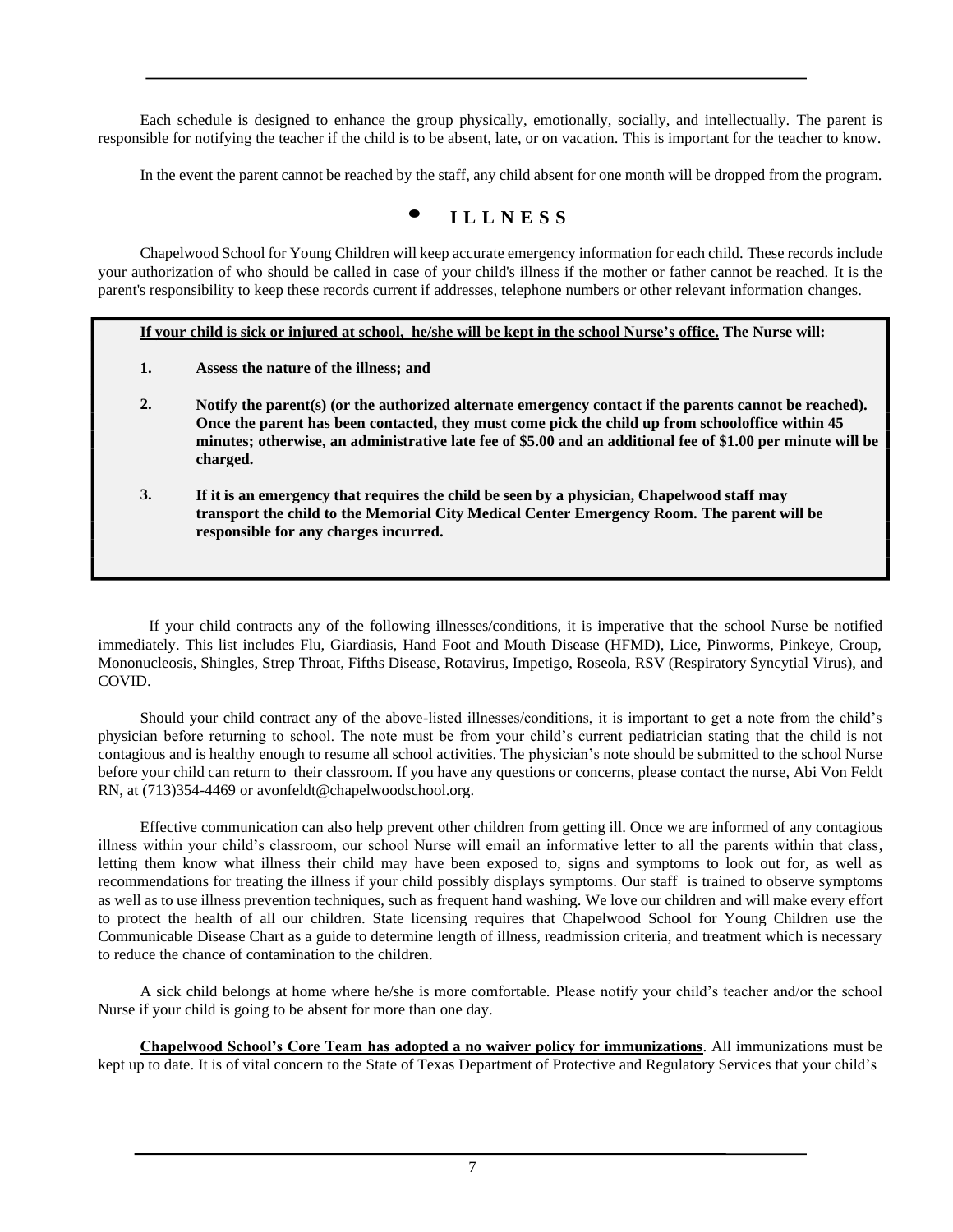medical records be kept up to date. When your infant through preschooler receives booster shots or has a change in medical information, this must be communicated to the school through a "shot record" or with dates supplied by you to be added to the records. All immunization records must be up to date prior to your child starting school at Chapelwood. We do not accept any alternative immunization schedules. Any child who has medical records which are out-of-date can be excluded from attending classes by the State of Texas, licensing division--this will be enforced by the school as well. We have included, in the appendix of this handbook, a copy of the State Vaccine Requirements for Texas Children chart which is supplied and followed by the State of Texas in examining our school's records. Please refer to this chart when checking yourchild's records.

If your child has any type of procedure (including stitches, cast, splint, or sling) and/or surgery performed during the school year, your child may not return to school without a note from his/her doctor stating that the child is able to return to school and is able to participate in all school activities. You must provide this note to the school Nurse before your child is readmitted to class.

#### **ANY AND ALL DOCTOR'S NOTES MUST COME FROM YOUR CHILDS CURRENT PEDIATRICIAN.**

#### **The child MUST be kept at home under the following circumstances: 1. Fever of 100.4 degrees or higher:**

- **Children with fever must be excluded from school until they have been fever-free for 24 hours, including a full school day, without anti-fever medication.**
- **2. Diarrhea:**

**Children with two or more diarrhea stools in a twenty-four-hour period will be excluded from school until the child has been free from diarrhea for a 24-hour period and has been absent for a full school day.**

**3. Other symptoms which indicate that a child belongs at home are:**

**-vomiting within the previous 24-hour period.**

**-a heavy, constant, non-clear nasal discharge.**

- **-a constant cough or sore throat.**
- **-fussy, cranky, and generally not himself/herself.**

**-a skin rash.**

**-symptoms of a possible communicable disease; and/or**

**-live or dead lice and/or nits (lice eggs).**

**Following an illness, a child may return when:**

-24 hours have elapsed since the last diarrhea stool, vomiting or fever and has been absent for a full **school day.**

-In infants and toddlers, it is determined the symptoms are related to teething, and the child is not **running a fever.**

-It is determined by your doctor that the nasal discharge is due to allergies and no infection is present. **-He/she has been exposed to a communicable disease, but the school has been notified so the incubation period can be discussed, and it can be determined on what days he/she should stay at home.**

**-The child's physician clears the child if the infection was contagious or thought to be contagious when discharged from school. The child's pediatrician must furnish written clearance for the child to return to school. In addition, the student must be away from the school for the prescribed period of time as stated in this handbook.**

-All lice or nits are removed from an infected child, and the child is seen by the school Nurse prior to **returning to the classroom.**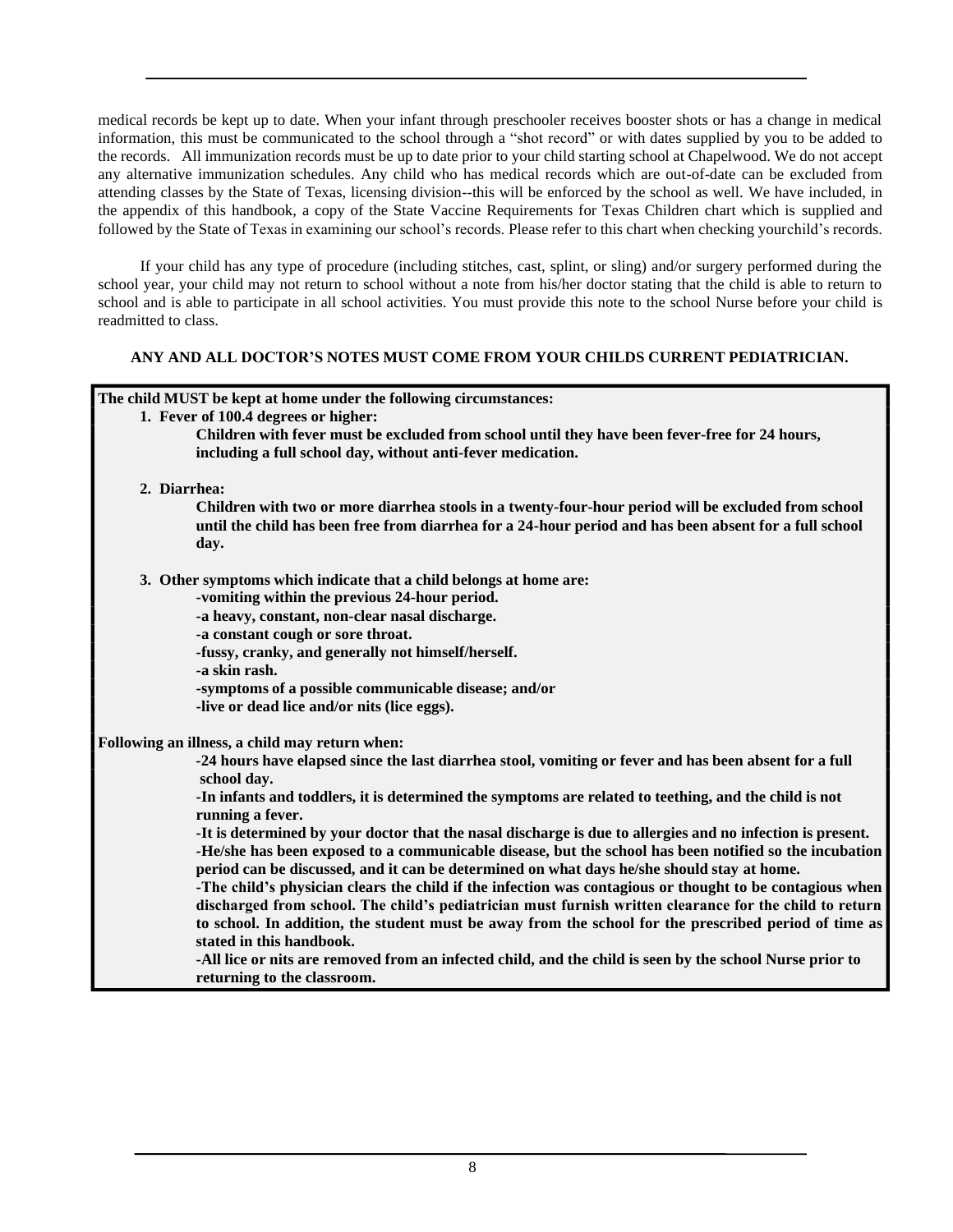## MEDICATION AND FOOD ALLERGY PLAN

The policy of Chapelwood School for Young Children does authorize our school Nurse to give medication that includes prescription as well as non-prescription drugs. However, for medication to be given at school, the student must be **noncontagious and on long-term medication that cannot be administered other than during school hours**.

- 1. You must complete the **Medical Prescription/Parental Permission Form** in the school Nurse's office. This threepage form includes a Food Allergy Action Plan that must be signed by the child's physician.
- 2. Prescription medication or non-prescription medication will be provided by the parent.
- 3. Medication must be taken to the school Nurse the day the medication is to be started.
- 4. Medication must be in the correctly labeled prescription container or manufacturer's package labeled for that student.
- 5. Medications are NEVER to be kept in school bags or lunch boxes they are to be taken to the school Nurse. All medications will be disposed of if they are not picked up on the last day of school.
- 6. A child may not come to school while taking medication that mask symptoms of a contagious illness or medications with the side effect of drowsiness such as Benadryl and pain medication.

All Epi-Pens and Inhalers and paperwork MUST be turned in to the school Nurse by your child's first day of school for your child to begin their first day.

Chapelwood School will be a nut-free campus for the first week of school. **ALL TWO AND UNDER CLASSROOMS WILL BE NUT-FREE FOR THE ENTIRE SCHOOL YEAR.** After the first week of school, teachers in the Three and older classes will notify you whether their classrooms will continue to be nut-free for the remainder ofthe year.

All children will be involved in physical fitness activities (recess as well as motor skills) which are an important part *of the curriculum. If you believe your child is too ill to participate, he/she will probably be more comfortable at home in familiar surroundings. We do not staff the classrooms to allow one child to remain indoors or excluded from an activity due to illness while the remainder of the class plays outdoors or participates in a physical activity.*

### PREVENTING AND RESPONDING TO ABUSE AND **N E G L E C T O F C H I L D R E N**

All Chapelwood School employees are trained annually on preventing and responding to abuse and neglect of children. Information is available for parents in the School Office on this issue. In addition, the school may send home information to parents or direct parents to information on the prevention of child abuse and neglect.

#### **How to Report**

If a child show signs of physical abuse, sexual abuse, or neglect, report this to the school Director. The school Director will then be responsible for reporting this to the Child Protective Services (CPS) at 713- 394-4000.

#### **Investigation**

CPS is required by the Family Code to investigate every report of abuse or neglect received. The code requires an interview with the subject child at any reasonable time and place, which may be during school hours.

Teachers who see evidence of abuse or neglect and who report it in good faith belief that such conditions exist and do so for the best interest of the child or children are immune from liability, and their reports are kept confidential.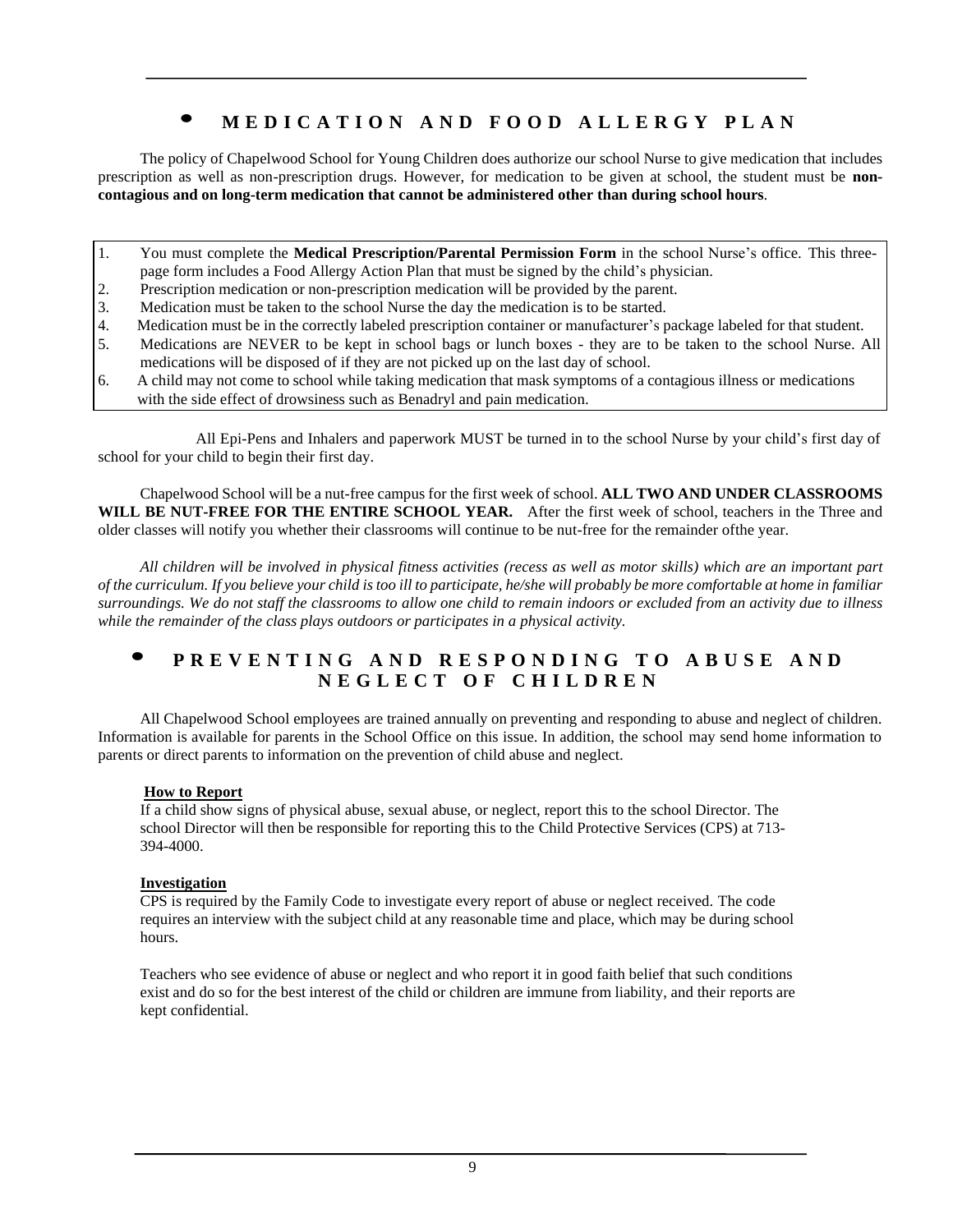## **• <sup>S</sup> <sup>C</sup> <sup>H</sup> <sup>O</sup> <sup>O</sup> <sup>L</sup> <sup>C</sup> <sup>L</sup> <sup>O</sup> <sup>S</sup> <sup>I</sup> <sup>N</sup> <sup>G</sup> <sup>S</sup>**

In case of severe weather (i.e., hurricane, tornado, high water, high winds, etc.), please listen to news reports. We will automatically cancel school if SBISD cancels or if the roads are impassable. If an emergency exists at ChapelwoodUMC (for example, no heat, electricity, school closing etc.), we will contact our **One Call Service** to begin calling parents from their listed phone numbers to alert them of the school closing or emergencies.

In the event of severe weather conditions which would prohibit you from picking up your child, we reserve the right to release your child to an authorized person listed on your information form. In the event we are unable to reach you, we will post a notice on the office door indicating to whom your child was released and the time of pick up.

Each family should refer to the school calendar for scheduled school closings to make arrangements to take time off from work or to have alternate care in place for your child on those days.

In the event of unscheduled school closings due to severe weather or other unforeseen circumstances, there will be an attempt to make up the day(s) missed. The final decision regarding makeup days will come from the school Core Team.

## • **<sup>C</sup> O M <sup>M</sup> <sup>U</sup> <sup>N</sup> I C <sup>A</sup> T I O N <sup>A</sup> <sup>N</sup> <sup>D</sup> <sup>C</sup> <sup>A</sup> L E N <sup>D</sup> <sup>A</sup> <sup>R</sup>**

Parent communication with the staff at Chapelwood School is vital to the success of your child. The following forms of communication have been set up as a system to keep you informed of school events and calendar events:

**Infant/Toddler:** The Infant/Toddler program uses daily sheets called the "Heart to Heart" reports. Parents are requested to fill out this form every day and leave it on the counter in the lobby. The staff then fills in the information on thesesheets and places it in your child's diaper bag before they go home. Other forms of communication in the Nursery are monthlycalendars which will keep you informed of the curriculum in the classroom, and teacher emails.

**The Preschool:** Through notes in the tote bags, monthly calendars, newsletters, and teacher emails, the teachers will deliver curriculum information and school events to you. Parents should also check the classroom bulletin board at drop off and pick up as they often contain information which was sent home or will be sent home that day. If your child is in a carpool, it can often result in the loss of information through the shuffling of totes during the ride home. Understanding that the teacher will be unable to have a lengthy conversation, parents are also encouraged to communicate face-to-face with the teacher at drop off and pick up times as well. This is a good time, however, to establish the need to hold a conference with your child's teacher. Other forms of communication in the school are phone calls to the school requesting that the teacher callyou, a note handed to the teacher at drop off or pick up, or a message for the teacher on her school email. Please know that teachers may not be able to answer your email during the school day as they will be with the children. Parents can expect a response by the next school day.

A yearly calendar which contains school openings, closings, all-school events, and holidays is provided for parents before the beginning of school. The school does not follow the SBISD calendar directly but does try to observe the holiday closings scheduled by SBISD. Chapelwood School will not have the same in-service days as SBISD as it does not correlate to the seminars and workshops offered to private schools such as ours. In addition to a yearly calendar, the school provides more detailed monthly calendars with the Chapelwood School newsletters and weekly emails to the parents.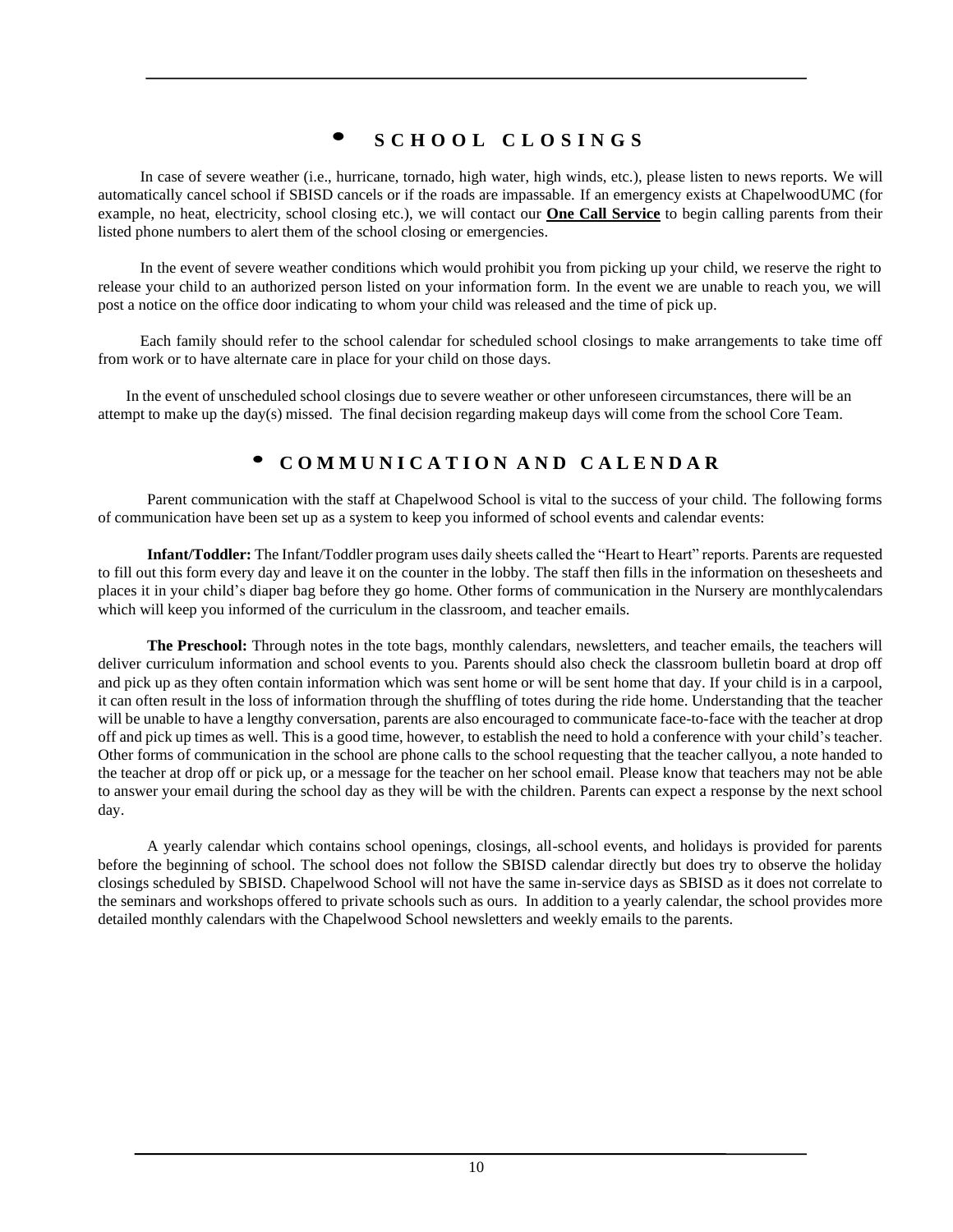## REQUIRED ENROLLMENT PAPERWORK

At the time of enrollment, you must have the following forms on file in our office:

1. **ENROLLMENT INFORMATION FORM** – This form identifies both parents/guardian of the child, along with their phone numbers, emergency authorization information, and those to whom your child may be released. Please be sure this information is kept current throughout the school year. Updates should be made in person in the school office as needed.

2. **FINANCIAL POLICY AGREEMENT –** This form details the financial policies for enrollment and participation in Chapelwood School. It outlines the fiduciary responsibilities of the parent/guardian for each student they have enrolled in the school.

3. **RELEASE OF LIABILITY FORM –** This form must be signed by **both** parents/guardians.

4. **RELEASE, INDEMNIFICATION AND AUTHORIZATION TO CONSENT TO EMERGENCY MEDICAL TREATMENT OF A MINOR FORM -** This form gives authorization to Chapelwood to seek emergency medical treatment of a child if necessary.

5. **PARENT INFORMATION FORM** - This form indicates your rights as a parent in our school and explains admission requirements as set by the Dept. of Health and Human Services regarding illnesses, shot records, and follow-up visits to your child's physician.

6. **HEALTH REQUIREMENT FORM** - Your child's health is a matter of major importance to all of us. The health form must be signed by your child's physician. The physician must have examined your child within the past year. We also require that your child have certain immunizations and tuberculin clearance which we keep on file in the office. A copy of therequired immunizations is available in the appendix of this handbook. **The health form must be in our files upon enrollment,but no later than the first week of August. Without this report on file, your child will be refused entrance to the school. Chapelwood School Core Team has adopted a no waiver policy on immunizations.**

You will need to make changes on your child's release information when carpools change, nannies change, etc. as this contains information about who can pick up your child. **It is imperative that all pertinent information be updated with the child's teacher and in the School Office as necessary to ensure the safety of your child!**

## CHILDREN'S TOTE BAGS AND CUBBIES

You should check your child's school tote bag daily. Your child's tote is used as the staff's primary communication system for monthly newsletters, parent evenings, conferences, etc. Tote bags/cubbies are not intended to be used by parents as a means of communication for birthday parties, etc. If you would like to have a party for your child, please mail your invitations instead of using the school tote bag/cubby system. Your child should also have a complete change of clothing in his/her classroom in the event of an accident. You will need to make a change in the clothing at least two to three times a yearto reflect seasonal changes in the weather.

Should you have an article of interest or special community event you would like to share with other parents, please bring the notice or article the school Director for approval. Nothing should be placed on school bulletin boards, on doorways, in tote bags or in the cubbies without prior approval of the school's administration.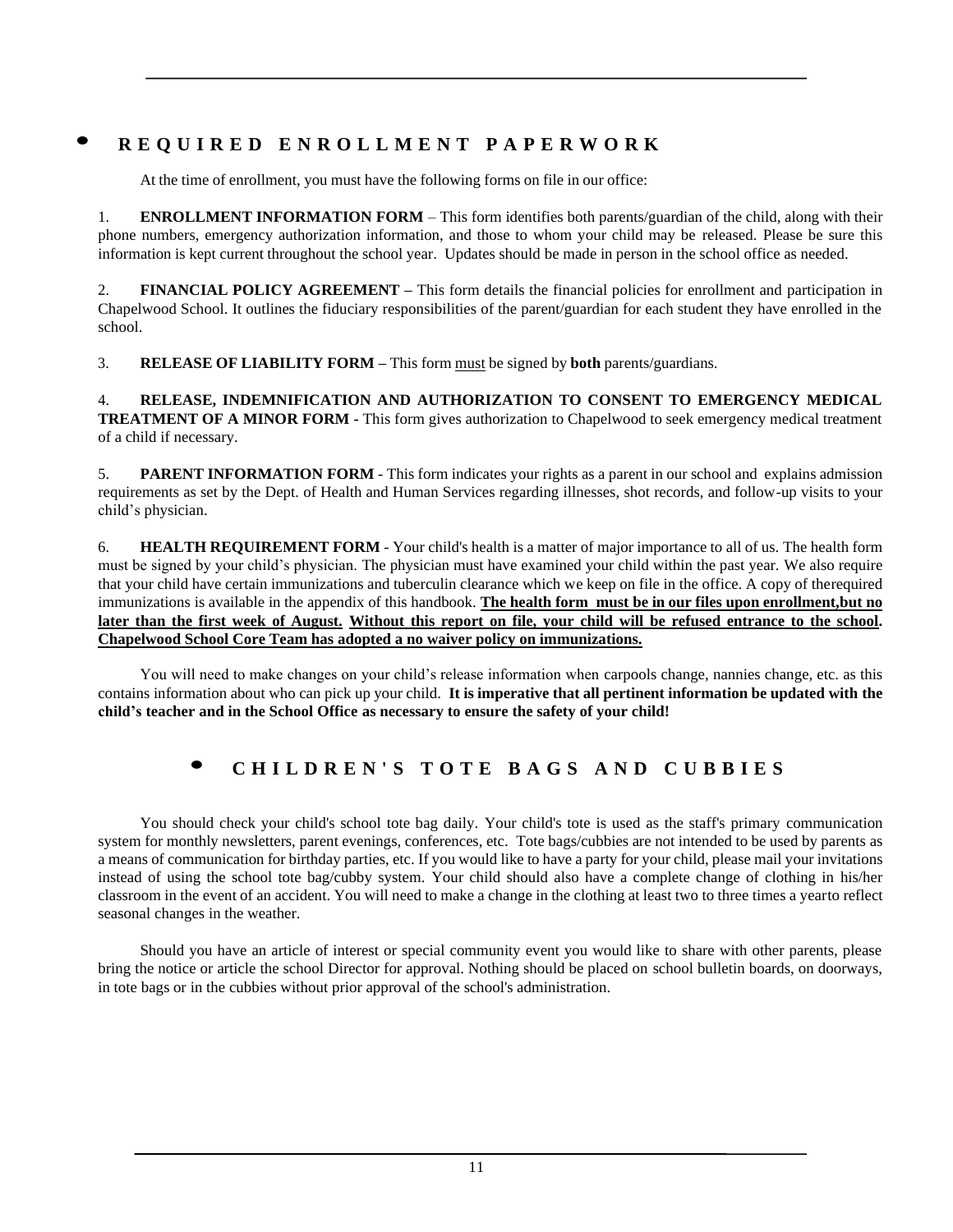## **• <sup>A</sup> <sup>R</sup> <sup>R</sup> <sup>I</sup> <sup>V</sup> <sup>A</sup> <sup>L</sup> <sup>T</sup> <sup>I</sup> <sup>M</sup> <sup>E</sup>**

At 9:00 a.m. the children should enter their assigned classroom ready to begin the school segment of the day. School hours are from 9:00 a.m. to 2:00 p.m. We will not supervise those children who arrive at the program before 9:00 a.m. If you bring your child earlier, you must stay with him/her until school begins. You may supervise him/her on the playground abiding by the playground rules which are a part of this handbook. You will be asked to leave the playground if you are permitting your child to break the playground rules as this is not in good standards to conflict with the daily safety rules of the school.

The teachers are never free to discuss problems with you when they have the responsibility of the children. You may call and make an appointment for scheduled conferences at any time you wish with your child's teacher and the administration. Prior to 9:00 a.m., the teachers are very busy setting up their classrooms and attending to the last-minute details.

**It is essential that your child arrive at school promptly.** The school day begins at 9:00 a.m., and many activities start as early as 9:05 a.m. The teacher is prepared to greet all the children who enter the classroom between 9:00-9:05 a.m.Children arriving after this time should prepare to quietly enter the classroom as the daily flow of events has already begun. Insome cases, the parent and child may need to wait outside the classroom until the teacher indicates it is OK to enter. If your child arrives after his/her class has left the classroom to take part in an activity, it will be the responsibility of the parent to take the child to the activity location as posted outside the child's classroom. You may not drop your child off in the school office or in another classroom as we are unable to change the ratios in the classrooms and this could cause your child to feel insecure and uncomfortable with a different set of teachers. It is the responsibility of the parents to show discipline of promptness to your children by being on time.

A parent will be notified immediately if a child is in a carpool situation, and he/she is not dropped off properly. All parents should check with their carpool drivers to be sure they understand that each child must be walked into the classroom and not dropped off outside of the door.

## **• <sup>D</sup> <sup>I</sup> <sup>S</sup> <sup>M</sup> <sup>I</sup> <sup>S</sup> <sup>S</sup> <sup>A</sup> <sup>L</sup> <sup>T</sup> <sup>I</sup> <sup>M</sup> <sup>E</sup>**

A parent may authorize another person to pick up his/her child by either:

- 1. Listing the authorized person on the Enrollment Information Form.
- 2. Bringing in a written, dated, permission slip to the child's teacher authorizing the child's release to someone else on the day of the release; or
- 3. Sending an email to the school Administrative Assistant with the child's name, the teacher's name, the date, the person authorized to pick up (including their phone number, and address) and their relationship to the child.

#### *NO CHILD WILL BE RELEASED TO AN UNAUTHORIZED PERSON EVEN IF THE PERSON IS KNOWN TO THE CHILD. WRITTEN PERMISSION IS MANDATORY. WE WILL ASK FOR IDENTIFICATION SUCH AS A TEXAS DRIVER'S LICENSE. NO CHILD MAY BE PICKED UP BY ANYONE UNDER THE AGE OF EIGHTEEN (18).*

Please notify the school immediately if you are going to be detained. This will not excuse you from being assessed late charges. A late notice will be completed upon your arrival and a late fee will be added to your next monthly tuition statement.

A parent who does not pick up their child by 2:10 p.m. will be assessed an administrative late fee of \$5.00 and will be charged an additional fee of \$1.00 per minute. Even if the parent contacts the school to make special arrangements, these fees will be assessed.

Parents are free to visit on the playground after the 2:00 p.m. pickup, but are asked to leave the school grounds by 2:30 p.m. Empty classrooms should not be used by parents and children after 2:00 p.m. Our custodial staff is contracted to begin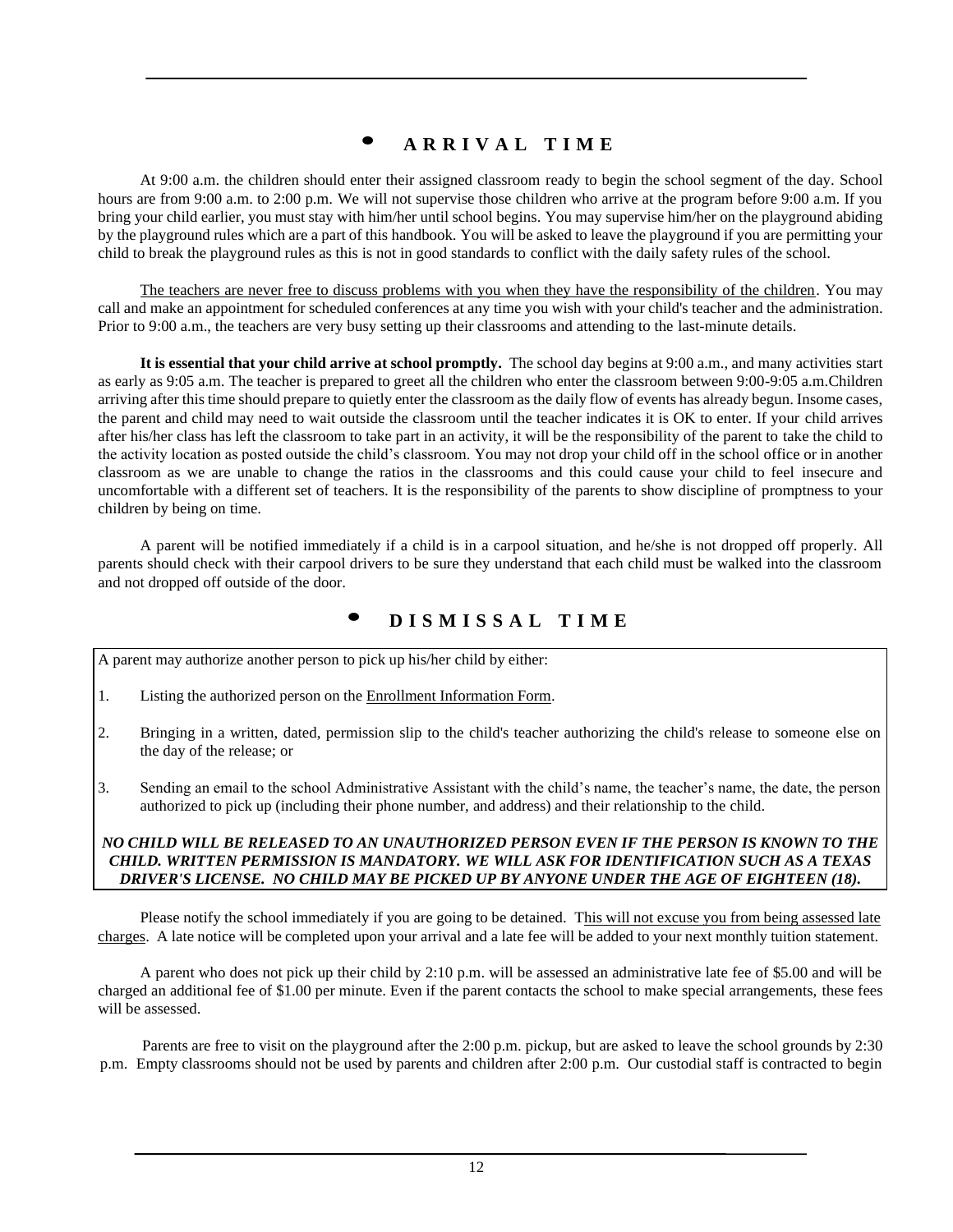cleaning the rooms and tending the outside grounds at 2:30 p.m., Monday through Friday. Because chemicals and hazardous products are used in the cleaning process, we ask that you leave the premises to avoid contact with these chemicals. This will allow the custodial staff to complete their jobs and provide optimum safety for your child.

If a parent is unable to send an email and calls to authorize the emergency release of a child, we will verify that **the caller is actually the parent by asking information which is relevant to your child. If there is still some doubt, we will ask to call you back and continue to ask you information pertinent to your child.**

We are legally unable to refuse visitation or the privilege of picking up a child to a parent UNLESS WE HAVE A CERTIFICATE OF CUSTODY from the legal parent or guardian with physical custody. It is the parent's responsibility to furnish a CURRENT CERTIFIED COPY OF THE COURT DIVORCE DECREE AND CUSTODY ORDER FOR YOUR CHILD'S FILE. The order must be specific as to who has legal custody, visitation rights, and care for the child (ren) in the event of holidays.

## **• <sup>P</sup> <sup>A</sup> <sup>R</sup> <sup>K</sup> <sup>I</sup> <sup>N</sup> <sup>G</sup> <sup>L</sup> <sup>O</sup> <sup>T</sup> <sup>S</sup> <sup>A</sup> <sup>F</sup> <sup>E</sup> <sup>T</sup> <sup>Y</sup>**

#### **PLEASE FOLLOW THE RULES FOR PARENT PARKING. DO NOT LEAVE YOUR CAR PARKED IN THE DELIVERY LANE. ALL CHILDREN MUST BE WALKED INTO THE BUILDING BY A PARENT/GUARDIAN. DO NOT LEAVE YOUR ENGINE RUNNING OR LEAVE CHILDREN IN PARKED CARS. THIS IS AGAINST THE LAW AND WILL BE REPORTED TO THE PROPER AUTHORITIES. IN ADDITION, ALL PARKING LOTS ARE CELL PHONE-FREE ZONES FROM 8:30 A.M. – 3:00 P.M. ON SCHOOL DAYS.**

#### *The following rules must be followed, so we can achieve safety in the parking lot:*

- *1. When driving in the parking lot, obey all directional arrows--one way.*
- *2. Parents must not park in the drive located next to the sidewalk outside of the building--this poses a safety hazard.*
- *3. Do not speed over the speed bumps or drive around the speed bumps.*
- 4. Fasten your child in his/her seat belt before you leave our parking lot. It is unlawful to transport a child without a *safety belt or restraint.*
- 5. The designated handicapped parking spaces are reserved for those persons who qualify with properly marked license *plates or window decals.*
- 6. Our parking lot is a cell phone-free zone. Please do not text or talk on your cell phone while driving in our parking lot.

#### **NEITHER CHAPELWOOD UNITED METHODIST CHURCH NOR CHAPELWOOD SCHOOL FOR YOUNG CHILDREN IS LIABLE FOR THEFT OR DAMAGE TO VEHICLES OR PERSONAL PROPERTY IN THE PARKING LOT.**

## PERSONAL BELONGINGS/CLOTHING

All children should wear loose, comfortable clothing appropriate for active, involved experiences. Parents may want to label clothing with the child's full name to help us return any lost or misplaced clothing. Furthermore, each child (regardless of age) should have a complete change of clothing in his/her classroom including socks and underwear. Each child will be indoors/outdoors and in (or near) potentially messy activities. **PLEASE AVOID ANY ARTICLE OF CLOTHING THAT IS NOT WASHABLE.** Smocks are worn in the classroom while children are painting or participating in messy activities, but sometimes creativity takes a turn and is messy resulting in stained clothing. Play is our work and children should be dressed appropriately.

*Closed-toed tennis shoes or rubber soled shoes must be worn at all times for safety reasons. Motor development classes and music movement experiences do not permit children to participate without these types of shoes. No sandals, boots, or crocs, please.*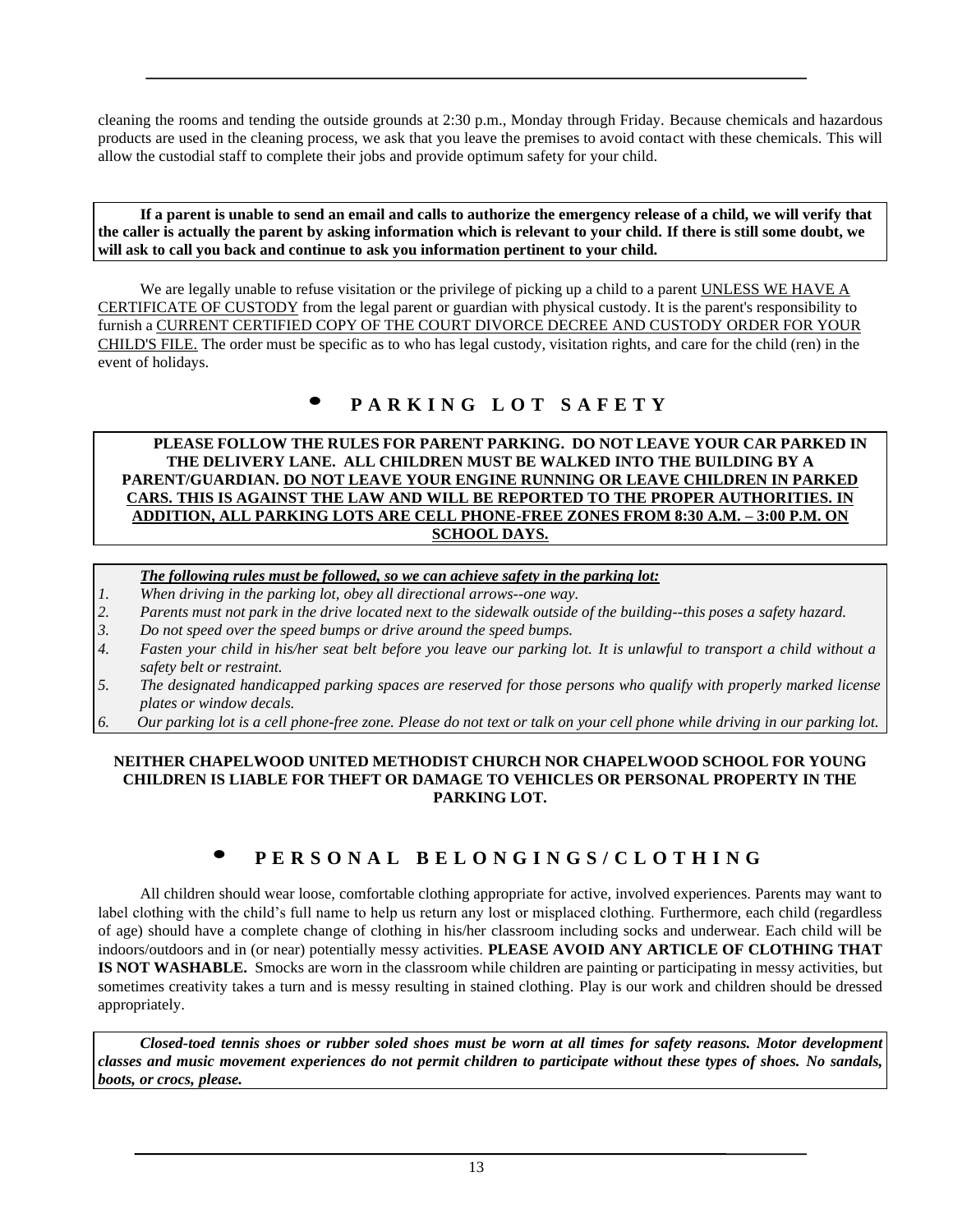Occasionally, your child may return home in borrowed clothing from our school and with his/her own soiled items in a plastic bag. Please launder and return the borrowed clothing for another child to use. Lost and found articles can be claimed in the school office.

### **• <sup>T</sup> <sup>O</sup> <sup>Y</sup> <sup>S</sup> / <sup>O</sup> <sup>B</sup> <sup>J</sup> <sup>E</sup> <sup>C</sup> <sup>T</sup> <sup>S</sup> <sup>F</sup> <sup>R</sup> <sup>O</sup> <sup>M</sup> <sup>H</sup> <sup>O</sup> <sup>M</sup> <sup>E</sup>**

Except for transitional objects that are needed in the very opening days of school to help ease your child's transition from home to school, we ask that you leave your child's toys at home or in the car. Please try to help your child leave them at home. Parents who have children in the infant and toddler programs may choose to send a favorite "lovey", blanket, or pacifier to school as a comfort item. The staff will make every attempt to return these items to your child's bag when he/she has lost interest in this transition object and has settled into the daily routine. These items may or may not be necessary during the year, but whatever the case, our staff will work with you to ensure the safety of these itemsat the end of each day. Some teachers have regularly scheduled "show and tell" time, and items brought for this purpose should be labeled with the child's name and put into the child's cubby until the proper time.

Please make sure the child understands the items brought for "show and tell" will be shared. We cannot be responsible for broken, borrowed or lost toys or clothing. When children are bringing pets from home, the school must have prior knowledge of the arrival. As a licensed facility, the school must provide documentation at the facility that animals requiring vaccinations have been vaccinated according to the state and local requirements. Parents in the classroom must be advised when animals are present. The animals must not create unsanitary conditions.

Your child will have no use for toy guns or weapons in this program because he/she will be involved with friends here, not enemies. Weapons frequently frighten other children even in play. Many other modes of play will offer your child avenues to express emotion or power. Costumes depicting superheroes are often "adopted" by young children and they oftencannot distinguish between fantasy and reality, thus depending on adult direction and intervention. Responsibility for weapons is appropriate for adults with a more mature sense of self-control and judgment.

## • **<sup>C</sup> <sup>U</sup> R R I C U L U M**

Chapelwood School has written curriculum plans for each classroom that are based on knowledge of child development and learning and assessment of individual needs and interests. The learning environment and activities for the children reflect our program's philosophy and goals. The teachers have clearly defined goals and objectives for the individual children that guide the curriculum planning. Teachers accurately assess the skills and progress of each child in the program using observations, assessment tools, and activity records. Teachers identify children who experience difficulties in behavior or development and develop a plan to help children acquire acceptable behavior or develop skills as needed.

Developmentally appropriate materials and equipment are available to infants, toddlers, and preschoolers. Materials and equipment that project diverse racial, gender, and age attributes are selected and used. Active media that children can control, such as computers, may be in the classrooms for children where appropriate but will not replace highly valued early childhood activities and materials such as art, blocks, sand, water, books, exploration with writing materials, and dramatic play. Some classrooms may have live animals such as fish, turtles, etc. These animals will be secured in appropriate enclosures and will only be touched or handled by the children under the direct supervision of the teacher.

At Chapelwood School, the teachers provide a variety of developmentally appropriate activities and experiences that are selected to engage children in active, meaningful learning and to achieve the following goals:

- a. foster positive self-identity and sense of emotional well-being
- b. develop social skills and knowledge
- c. encourage children to think, reason, question, and experiment (as used in mathematics, science, and social studies)
- d. encourage language (speaking, listening) and literacy development (emerging reading, writing awareness and skills)
- e. enhance physical development and skills
- f. encourage and demonstrate sound health, safety, and nutritional practices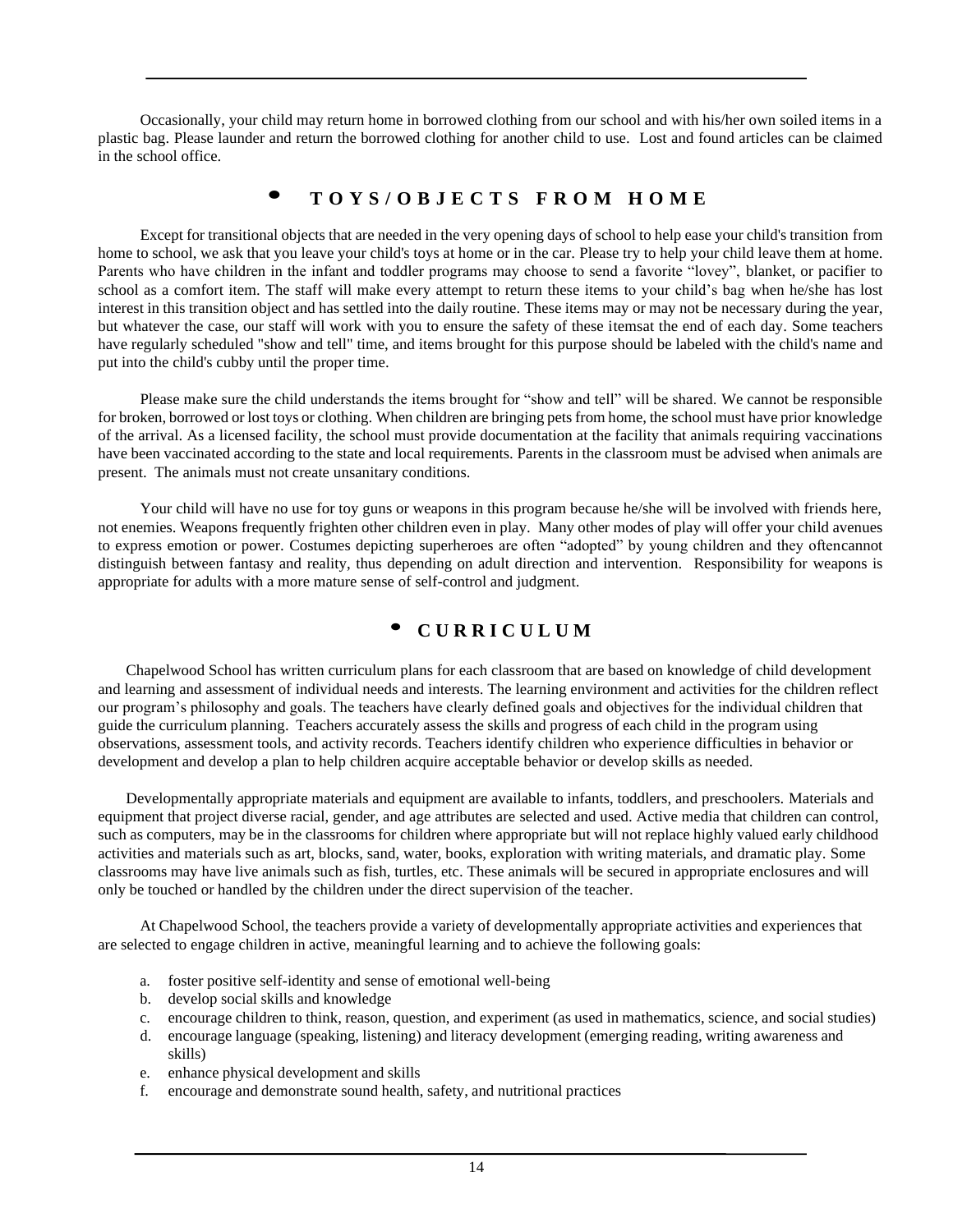- g. encourage creative expression, representation, and appreciation for the arts
- h. respect cultural diversity
- i. grow in love for God and others

The teachers provide materials and time for the children to select their own activities during the day. Children may choose from among several activities that the teacher has planned, or the children initiate within a "learning center classroom environment"

Routine tasks are incorporated into the program as a means of furthering children's learning, self-help, and social skills. Routines such as diapering, toileting, eating, dressing, and sleeping are handled in a relaxed, reassuring, and individualized manner based on developmental needs. Our teachers plan with families to make toileting, feeding, and the development of other self-regulation skills a positive experience for children.

**Children three years old and up must be fully potty trained by the first day of school** to attend Chapelwood School. Our school has adopted a policy of "no pull-up" diapers for children as this does not encourage self-regulation of the body functions relative to toilet learning.

## DISCIPLINE POLICY OF THE SCHOOL

Our children live in a society which requires self-discipline, consideration of others, respect for property, as well as respect for themselves. Teachers support children's emotional development, assisting children to be comfortable, relaxed, happy, and involved in play and other activities. The staff helps children deal with anger, sadness, and frustration by comforting, identifying, and reflecting feelings and helping children use various strategies to express emotions and solve social problems. Children are encouraged to verbalize feelings and ideas.

By setting clear, consistent, and reasonable limits on your child's behavior, we give him/her the security of knowing exactly what is expected. Then, life becomes predictable. Within these limits, the child will be encouraged to make choices and successful decisions. The staff uses children's mistakes as learning opportunities, describing the situation, and encouraging children's evaluation of the problem rather than imposing the solution. A child's growing self-esteem flourishes as he/she experiences success with a variety of tasks and is safe to learn from natural mistakes. We do not expect perfection from any adult or child.

As the children grow in an age-appropriate environment, the teachers will set reasonable limits and/or will stop and redirect unacceptable behavior without humiliation or physical punishment. More importantly, the teachers will model, reinforce, and nurture positive actions. Often it is possible for an experienced teacher to re-direct or anticipate a child's behavior before a negative action occurs thus resulting in prevention.

Often parents ask us if we use "time out" as a form of discipline. If you mean that a child is told to sit in a chair or specific area alone to "think about" what he/she has done, the answer is "no, we do not". A young child does not "think" about wrong actions, and it is our responsibility to teach the child the words he/she should or could use or the actions he/she could or should take when frustrated. In other words, we intervene in a situation to allow the child to vent his/her feelings safely and to regain control, while giving the child the words to use to solve his/her problems. Usually, the child stays with thegroup and solves the problem, letting other children hear and see the solution. If possible, the staff "re-creates" the frustrating play situation and stays with the child to offer assistance and words in a positive way thus allowing for success andpractice. Just as adults need practice to perfect a new sport or trade, children require this same need.

Occasionally, a child will lose control of his/her physical actions, voice, and language to the extent that he/she must be removed from the group for the child to regain control and to safeguard the other children. Removal is not a punishment. As soon as the child is quiet, the teacher will plan with him/her what he/she will do when he/she returns to the group. This version of "time out" is a solution to a problem because it teaches the child what to do. Our responsibility is to model the words and actions a child can use the rest of his/her life to solve problems.

Our goal is to have a secure, happy child who is confident of his/her own ability and able to live and communicate with the people around him. We will frequently arrange conferences with parents to communicate our methods and to discuss how we can work consistently together for the child's optimal growth.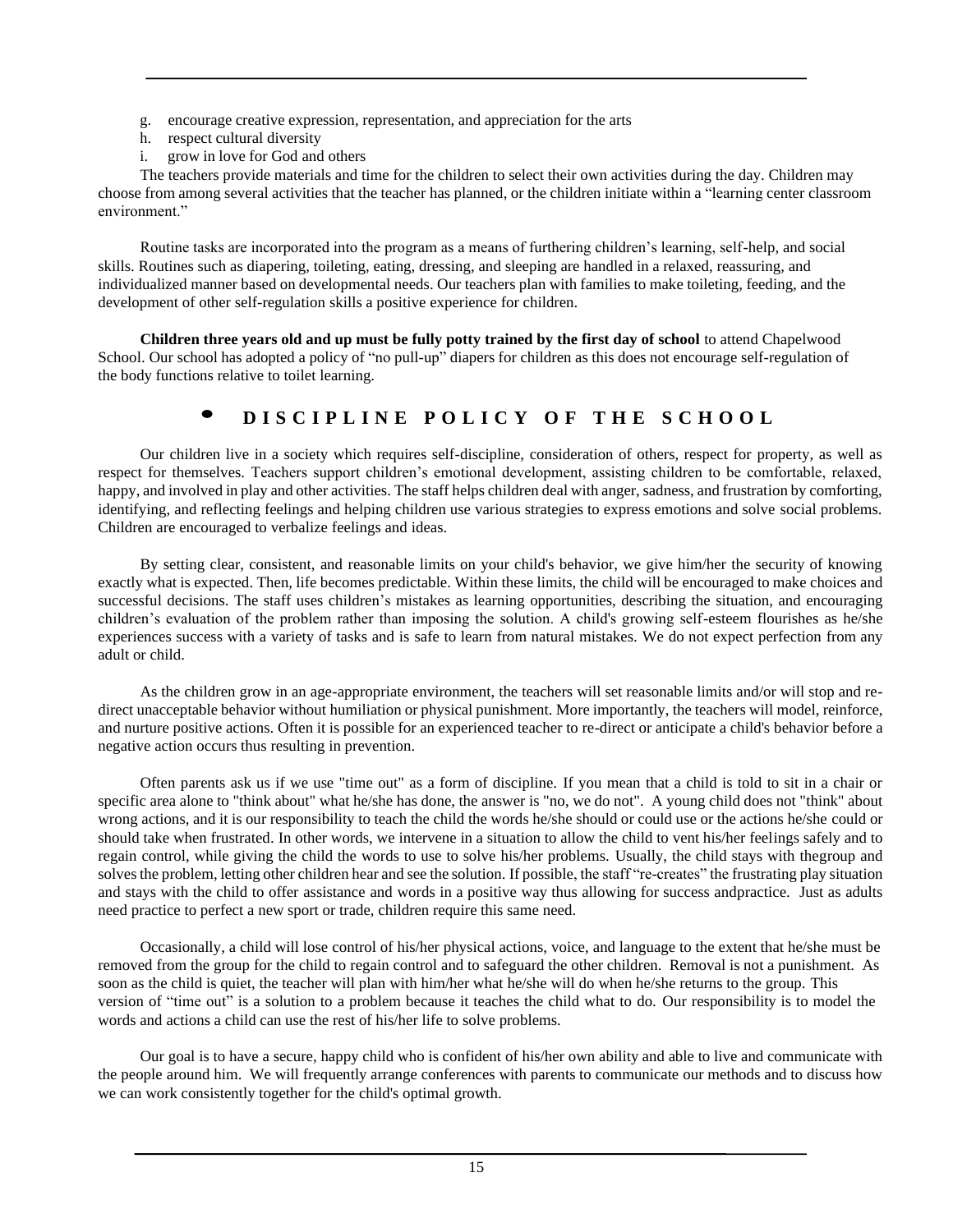A telephone call from the school should not be considered a bad report or an emergency. Our role is to support your family by conferencing with parents for a variety of reasons. Often, we need to communicate a situation and the actions we took while working with your child. Sometimes we need to inform the parents about feelings the child has expressed. Often, we need to ask questions about a child's behavior at home to be realistic about his/her behavior at the school. All information is confidential and is used to help us nurture and teach your child.

## **• <sup>B</sup> <sup>E</sup> <sup>H</sup> <sup>A</sup> <sup>V</sup> <sup>I</sup> <sup>O</sup> <sup>R</sup> <sup>A</sup> <sup>L</sup> <sup>C</sup> <sup>O</sup> <sup>N</sup> <sup>C</sup> <sup>E</sup> <sup>R</sup> <sup>N</sup> <sup>S</sup>**

During a child's enrollment in the school, he/she may exhibit some behavioral concerns which can manifest themselves in the form of spitting, head banging, biting, hitting and temper tantrums. While most of the behavioral actions do not inflict harm or reduce the safety of the children, some of these behaviors can cause concern by harming or frightening the other children in the classroom. For example, occasional and infrequent biting can be displayed by pre-verbalchildren who will bite instead of communicating when confronted with a friend who chooses not to share a toy. Other behaviors, such as temper tantrums, can often result when limitations are enforced in the classroom.

At the point when the problem behavior becomes more frequent, severe, and/or results in injury to the child or his/her classmates, the school will contact the parents for a conference. Parents must realize that when a classroom environment becomes unsafe or unpredictable for all of the children, the school must intervene and take the necessary steps to bring about safety. The parents and the school will consult to look for possible changes which may have triggered the behavior and work as a team to search for possible solutions, if time permits.

In the early childhood years, a child's ability to "communicate" frustration is not fully developed by the time he/she enters play with peers. Therefore, actions are used instead of reasoning abilities. It is with this in mind that Chapelwood School for Young Children may consult with a Speech and Language Pathologist or Licensed Professional Counselor to assistthe staff and the parents with advice should there be a need.

The school will ask the parents if they wish for the Speech and Language Pathologist to attend the conference, so he/she may offer her expertise and recommendations. However, if the situation escalates to a "daily" pattern of inappropriate behavior, the school will ask the parents to seek immediate and necessary care for their child so as to reduce the chances of setting up a "negative irreversible environment" which may be difficult to correct. "Labeling" can and will occur by children who identify the child with the inappropriate behavior, and this is quite often communicated to parents at pick up and drop offtimes. While this labeling seems cruel, it cannot always be avoided and finding immediate professional help is a necessity at this point before the child's self-esteem is damaged.

During the conference, the parent/staff/professional team will formulate a written plan of action to follow to bring about the desired change. This document will include, but is not limited to, the type of controls and actions which will be implemented, when necessary, dates of follow-up conferences, responsibility of parents and school staff, agreement of desired behavior, and target dates for improvement. At that time, it will be up to the parents to decide to contract with a Speech and Language Pathologist or with other professional sources who would work with the teachers in the classroom to help bring about the desired behavioral changes. The school may seek the pathologist's advice prior to the conference but cannot proceed with any further remedial intervention without parental consent.

### • **NAPPING**

Children ages infants to 3 years are required by licensing to take a nap while at school. Children who are not in the infant's room are required to bring a labeled nap mat every day they come to school. If a child is in a napping classroom, that child may not be dropped off after 12:00p.m., during nap time as it disrupts the entire class and wakes up children who have fallen asleep. If a child is leaving early from a napping classroom the parent or guardian must be prompt and pick that child up by noon so to minimize the disruption to the entire classroom.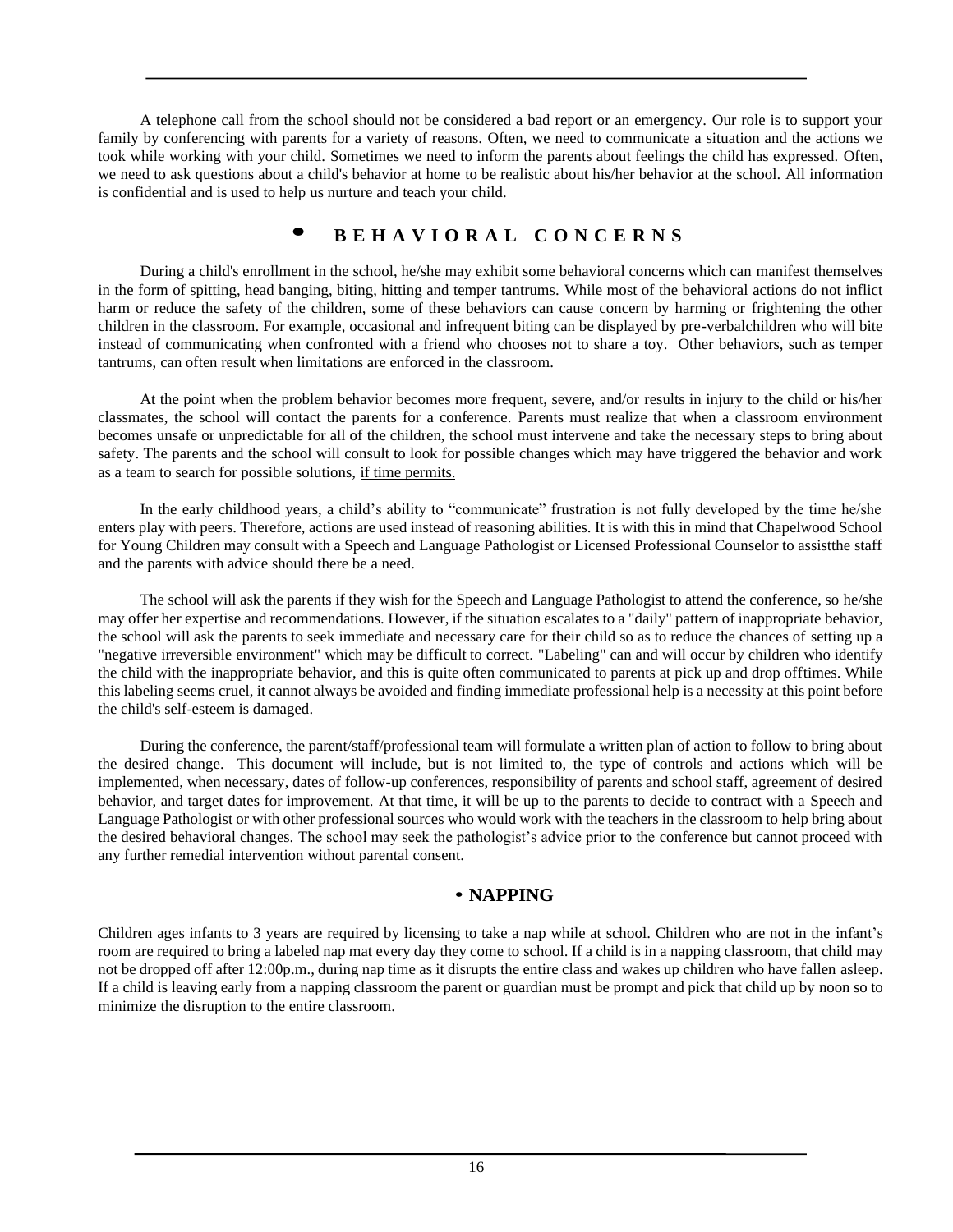*Following the conference, the staff and parents will work together as a team to bring about the desired change in behavior. Should the efforts of both parties be unable to change the behavior during the allotted time, the school's administration will conference again with the child's parents and at that time will offer the following recommendations:*

- 1. The parents may wish to seek outside intervention with a professional who may offer additional recommendations to *both the school and the family (the school will offer names of those professionals who work with young children).*
- 2. The parents may wish to reduce the number of hours/days the child is in our school to receive outside intervention and *target the behavior.*
- 3. The parents may wish to withdraw their child on a temporary basis until the inappropriate behavior is under control (the *child's place in the school would be kept open for a specified time).*
- 4. The parents may wish to permanently withdraw their child from the facility and place their child in another setting more *applicable to his/her needs.*

This school reserves the right to and will request that a family withdraw their child if it is determined the parent cannot *abide by our policies, or if we cannot adequately meet the needs of the child/family due to classroom size, teacher experience, budgetary limitations, or the inability to preserve the safety of the other children.*

## • **<sup>P</sup> <sup>A</sup> <sup>R</sup> <sup>E</sup> <sup>N</sup> <sup>T</sup> <sup>C</sup> <sup>O</sup> <sup>M</sup> <sup>M</sup> <sup>U</sup> <sup>N</sup> <sup>I</sup> <sup>C</sup> <sup>A</sup> <sup>T</sup> <sup>I</sup> <sup>O</sup> <sup>N</sup>**

Throughout the year, you will receive many notes from both your child's teacher and the school office. Please read them! It is very upsetting for a child to arrive late and/or miss a special activity just because his/her tote bag was not checkeddaily, and notes were not read. Often classes will hold special events such as "Muffins with Mom" or "Donuts with Dad" as ameans of bringing the families into the school curriculum.

Each Friday, you will receive an email from the school announcing upcoming events, school happenings and important dates to add to your calendar. In addition, notices of upcoming events and changes will be posted on the bulletin boards inside and outside of the classrooms for you to view. You will also receive emails from your teacher to inform you of school events. Be mindful that carpooling can reduce the chances of notes/newsletters arriving home due to the number of children involved in the carpool.

Communication regarding a child's behavior and life is crucial. All of the teachers are interested in knowing facts related to your child's well-being. All information shared with the preschool staff on the Supplemental History Form is considered confidential.

## • **<sup>C</sup> <sup>O</sup> <sup>N</sup> <sup>F</sup> <sup>E</sup> <sup>R</sup> <sup>E</sup> <sup>N</sup> <sup>C</sup> <sup>E</sup> <sup>S</sup>**

The school has made arrangements to provide parents with information about their child (ren) in a more formal manner two times during the academic school year. It is always understood, however, that a parent/teacher conference may be called at any time, by either party, to discuss concerns regarding a child's development, behavior, or otherwise.

The fall conference is intended to discuss how your child has acclimated to the school classroom. It is also a time to discuss concerns that the staff may have regarding your child's adjustment.

The spring conference is intended to further discuss your child's performance for the entire year. This conference will reflect the growth and developmental accomplishments of your child from the beginning of the year.

The school uses the basic guidelines for early childhood education in the classroom to measure your child's development and will use a summary report during the end of the year conference. The parents will be given a copy of this comprehensive report for their own records.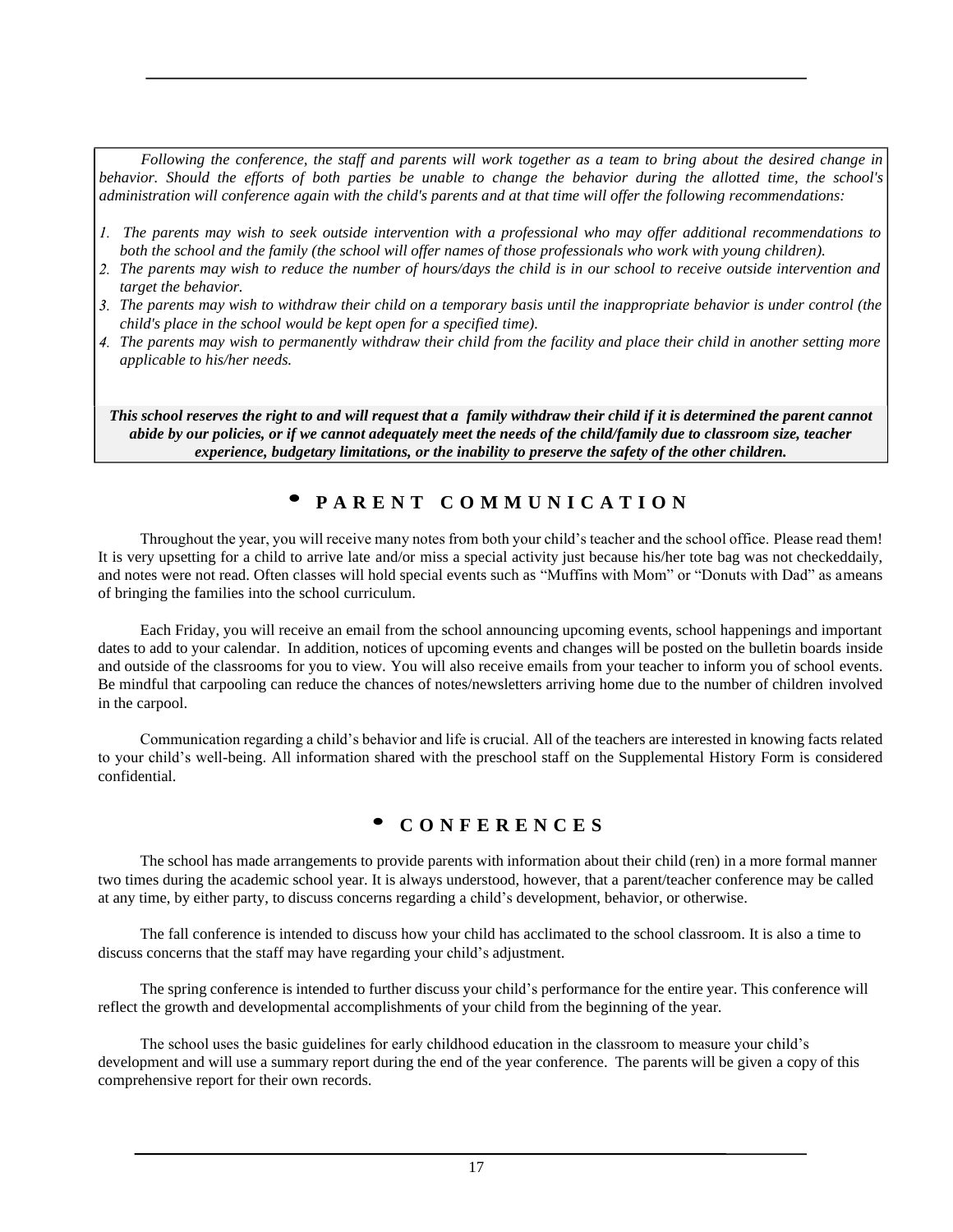## PARENT CONCERNS AND COMPLAINTS

As an early childhood school, we are a community of children, parents, and staff all interacting and sharing our lives together. In a community, people work closely together and hopefully interactions are positive, helpful, kind, and understanding. Yet it is to be expected that from time-to-time people will experience some conflict, some concerns, and some difficulties.

We recognize that parenting is one of the most difficult and intense activities any adult can undertake. We want you as parents to share your thoughts, hopes, and dreams for your children. We know that you want what is best for your child and that your job is to advocate and protect your child.

We, as a staff, will make mistakes, create misunderstandings, and occasionally miscommunicate. When mistakes our we want you to tell us. As a staff, it is our hope to offer your family the best early childhood services possible. To meet our goal, we need your input, your suggestions, your questions, and your concerns.

When you have a concern, please remember...

- ❖ Teachers really want to please parents. They really want to make you happy and have you very satisfied with the care your child is receiving. It is difficult for teachers to be happy with the children when they know you are not happy!
- ❖ Talk to teachers directly whenever possible. If you feel comfortable, ask your child's teacher first about any concerns. Teachers prefer that you talk with them directly, but they do understand if you prefer to speak with the school Director.
- ❖ Realize that if you have a concern about a teacher and speak with the school Director instead of the teacher, the Director will need to investigate and probably talk to the teacher directly about your concern. The Director will deal in a straightforward manner with the teacher so she can improve her performance and correct any mistakes.
- ❖ Teachers will not "take it out on your child" after you have made a complaint. We would not hire anyone at our school that would react in such an inappropriate manner. The reverse is more likely to be true. After expressing a concern, your child's teacher will be more conscientious about your issue and will provide better care. Remember there are two adults in the room with the children, so there is usually an extra set of eyes.
- ❖ Consider using the "one is OK" rule. With minor issues, allow staff to make a mistake once or twice. But, when it becomes a pattern, it is time to bring it to their attention.
- ❖ On the other hand, don't allow concerns to "build up." As concerns occur, share them with the staff. It is always disturbing to the school Director to find out later that parents have had a number of concerns and never expressed them to anyone except other parents. Speaking with other parents or rallying up parents to understand your concerns is the same asgossip. Our staff signs a covenant and abides by a Code of Ethical Conduct which states that "no staff member may disclose personal opinions about a family and shall maintain confidentiality in all matters relating to children in their care."
- ❖ Talking in person or on the phone is preferable to writing your concern. Setting up a time to talk allows for more giveand-take and gives the staff an opportunity to respond.
- ❖ Expect follow-up from the school Director or teacher to make sure your concern has been addressed.
- ❖ Sometimes we cannot make a change you may request due to other restrictions, but we ALWAYS want to hear your suggestions. We promise to consider them seriously and respond to you in a timely manner.

### **• <sup>F</sup> <sup>I</sup> <sup>E</sup> <sup>L</sup> <sup>D</sup> <sup>T</sup> <sup>R</sup> <sup>I</sup> <sup>P</sup> <sup>S</sup>**

Field trips are part of the extension of the school experience. It should be a culminating activity that would enhance the child's learning experience. Field trips are a part of the Chapelwood School for Young Children curriculum for children who are placed in 3-year-old classes through Pre-K. Notices are posted outside the classroom door at least 48 hours in advance of the field trip. If the teacher is leaving the confined area of the church campus with his/her classroom of children, it is considered a field trip. An excursion to visit the church soccer field would not be considered a field trip, so the staff would not request parent volunteer assistance for the children. Furthermore, you would not be advised, as you would with a field trip, of these excursions since they are a part of your child's scheduled activities during the year.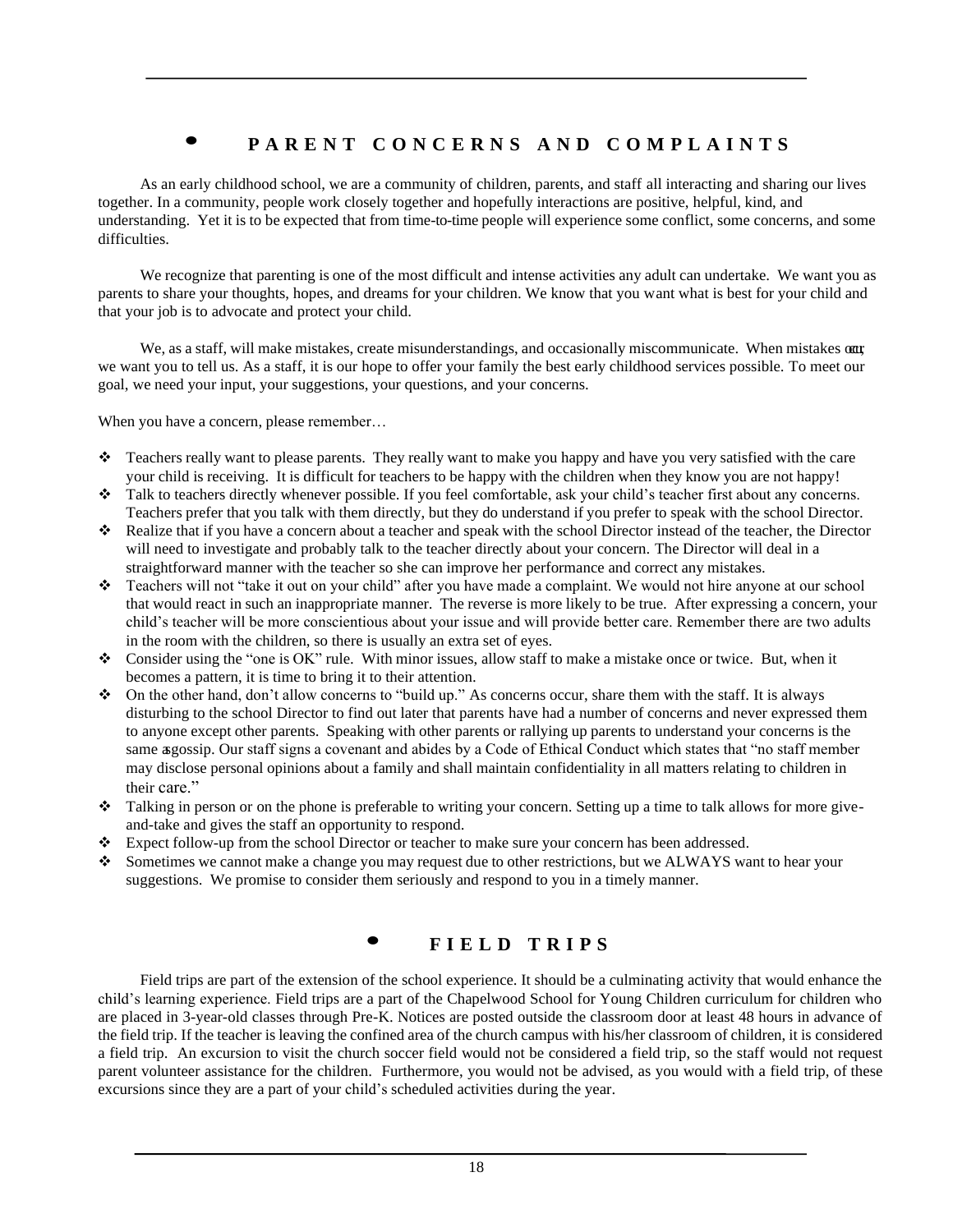Each qualifying age level will be allowed to participate in one field trip a year away from the school grounds, funds permitting. Parents will be responsible for transporting their own child to and from the field trip location. It will be the responsibility of the teacher to provide the parents with a map of the location of the field trip. Some of our field trips may require a parking fee or purchasing a ticket to gain entrance. These fees will not be reimbursed, to keep programming costs low.

Children are asked to wear official Chapelwood School for Young Children tee shirts when participating in a field trip. Tee shirts are distributed to each child through the office or ordered through the office at the beginning of each year. Orders are placed during the school year when minimum orders are met.

The shirts are easy to spot when keeping track of children on field trips. The school urges parents to be sure that on field trip days, their child comes to school in a Chapelwood School shirt. The school asks the parents who volunteer for the field trips to try to wear similar colored shirts as well.

## • **<sup>C</sup> <sup>H</sup> <sup>A</sup> <sup>P</sup> <sup>E</sup> <sup>L</sup> <sup>I</sup> <sup>N</sup> <sup>T</sup> <sup>H</sup> <sup>E</sup> <sup>W</sup> <sup>E</sup> <sup>E</sup> <sup>K</sup> <sup>D</sup> <sup>A</sup> <sup>Y</sup> <sup>S</sup> <sup>C</sup> <sup>H</sup> <sup>O</sup> <sup>O</sup> <sup>L</sup>**

Chapel is held every Wednesday, primarily in the church Chapel. We do not consider this time as a field trip activity as it is a part of our regular preschool curriculum. Chapel begins promptly at 9:20 a.m. and it is vital that the children arriveat school on time to enjoy this positive interaction. During Chapel, we explore ways we know God, we interpret Thanksgiving, Christmas, Easter, and birthdays from a Christian perspective, and we sing songs about Jesus and other Biblicalteachings. See the Chapel insert in the appendix of this handbook for further concepts. If your child attends only a Tuesday- Thursday Preschool class, you are invited to attend Chapel with your child on Wednesday if you chose.

Because we believe each person is a child of God and worthy of love, acceptance, and support, we provide many experiences to build a good self-image in children. Our teachers reflect a firm faith and have learned to share that faith with our children in our daily curriculum and teachings.

## **• <sup>A</sup> <sup>C</sup> <sup>T</sup> <sup>I</sup> <sup>V</sup> <sup>I</sup> <sup>T</sup> <sup>Y</sup> <sup>P</sup> <sup>R</sup> <sup>O</sup> <sup>G</sup> <sup>R</sup> <sup>A</sup> <sup>M</sup> <sup>S</sup>**

If your child is involved in after-school enrichment activities which occur after 2:00 p.m., please be aware of the dress requirements listed on the program handouts. Enrollment is made on-line by parents who wish for their child/children to stay for extracurricular activities. The school works with the vendors for parent convenience, but we do not have any supervision over these programs. **This is considered an after-enrichment school activity and is not under our license.**

## • **<sup>L</sup> <sup>U</sup> <sup>N</sup> <sup>C</sup> <sup>H</sup>**

The children during the lunch portion of the day will have time to sit and eat lunch with peers while enjoying a smaller group. You should pack a simple lunch consisting of a sandwich or its equivalent, a piece of fruit, a drink, and possibly a dessert. Please do not send candy for your child to eat during this time. We really try to emphasize good nutrition. A cool lunch is always a better option. The Lead Teacher and Teacher Assistant will eat lunch with the children, encouraging socialization among the children and conversation with their teacher.

After eating lunch, children in the 3-year-old classes and younger will have the opportunity to rest on a mat. Some children will need to rest and will fall asleep, but other children will not have this need. Therefore, after twenty to thirty minutes, those children who do not fall asleep will participate in quiet activities in the room.

Chapelwood School will be a nut-free campus for the first week of school. **ALL TWO AND UNDER CLASSROOMS WILL BE NUT-FREE FOR THE ENTIRE SCHOOL YEAR.** After the first week of school, teachers in the Three and older classes will notify you whether or not their classrooms will continue to be nut-free for the remainder ofthe year.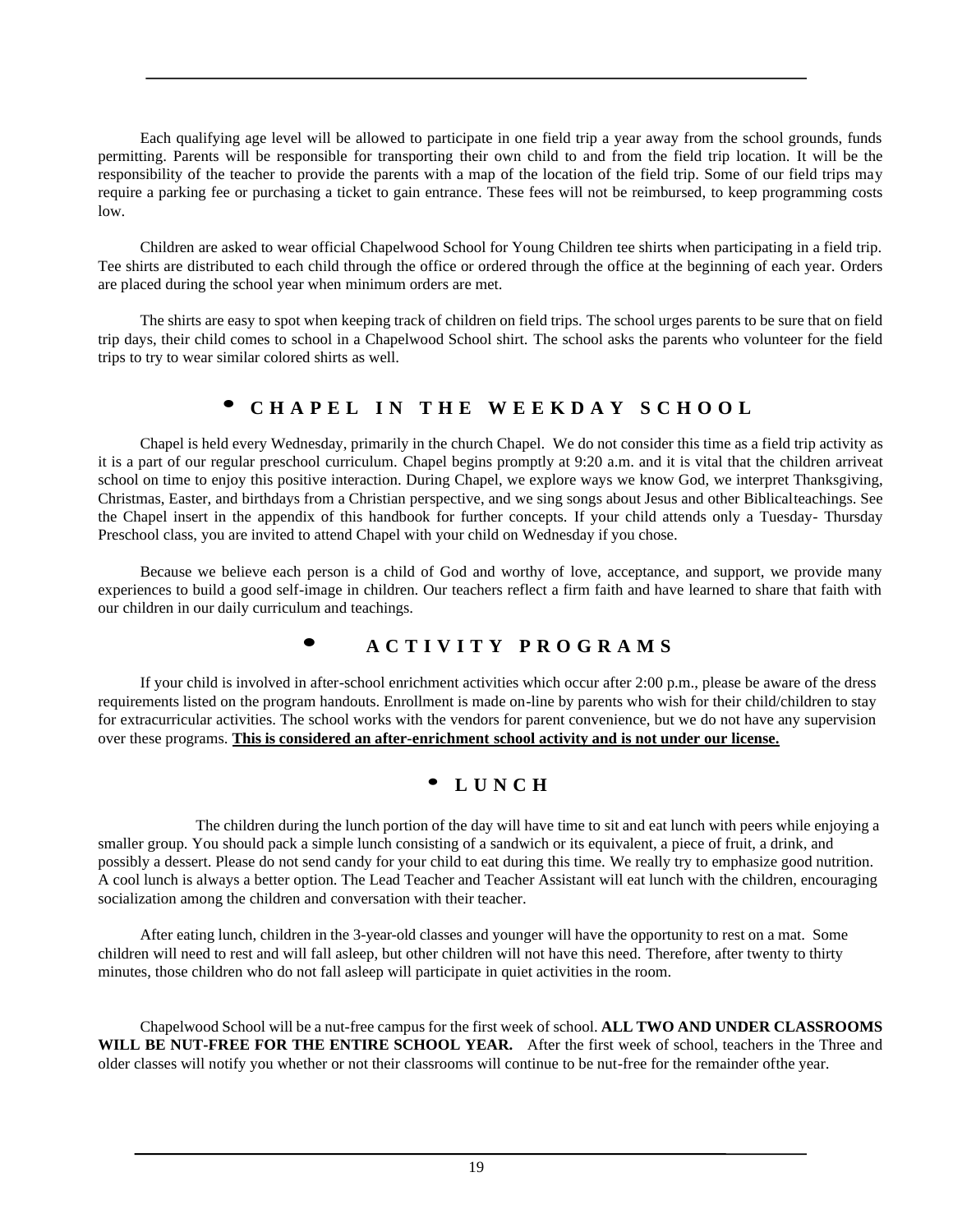## $\bullet$  **S N A C K S**

Snack is scheduled in the mid-morning for all children. Parents are responsible for providing a snack for their child. A snack can make a real contribution to the day's nutrient intake, but it is not meant to take the place of a meal. The snack time food should be considered a small "hold over" until the noon meal is served. **Please do not send cake, cupcakes, and sugarfilled treats such as candy. These should be special treats away from school.**

Chapelwood School will be a nut-free campus for the first week of school. **ALL TWO AND UNDER CLASSROOMS WILL BE NUT-FREE FOR THE ENTIRE SCHOOL YEAR.** After the first week of school, teachers in the Three and older classes will notify you whether their classrooms will or will not continue to be nut-free for the remainder ofthe year.

| The following enarged and a complete not of racas, but it is a not of some nearing acceptable shacks. |                    |                 |                     |
|-------------------------------------------------------------------------------------------------------|--------------------|-----------------|---------------------|
|                                                                                                       | <b>Fresh Fruit</b> | Vegetables      | <b>Other Ideas</b>  |
|                                                                                                       | Oranges            | Carrots         | Celery              |
|                                                                                                       | Sliced grapes      | Celery          | Pretzels            |
|                                                                                                       | Peaches            | <b>Broccoli</b> | Cheese and crackers |
|                                                                                                       | Apples             | Cucumbers       | Bran muffins        |
|                                                                                                       | Plums              | Tomatoes        | <b>Dried Fruits</b> |
|                                                                                                       | Cantaloupe         | Radishes        | Popcorn             |

The following chart is not a complete list of ideas, but it is a list of some healthy acceptable snacks.

### • **<sup>B</sup> I R T H D <sup>A</sup> <sup>Y</sup> <sup>C</sup> E L E B R <sup>A</sup> T I O N <sup>S</sup>**

On your child's birthday (or un-birthday for those with summer birthdays), your child's teacher will highlight this day with a special celebration within the classroom. Your child will be our VIP (Very Important Person) of the day. In recognition of each child as a unique and special individual, we will celebrate birthdays within the classroom and each child will be given a special birthday book from the school.

*Your child's teacher will give you specific guidelines for birthday celebrations. We cannot hold birthday parties at the school. Please be sure to communicate with your child's teacher prior to making a purchase for your child to bring to school for his/her birthday.*

### **• <sup>P</sup> <sup>A</sup> <sup>R</sup> <sup>E</sup> <sup>N</sup> <sup>T</sup> <sup>R</sup> <sup>E</sup> <sup>S</sup> <sup>O</sup> <sup>U</sup> <sup>R</sup> <sup>C</sup> <sup>E</sup> <sup>S</sup>**

The church library has books with current literature on early childhood education and other topics of interest to families with young children. You are welcome to check these out at any time.

The school administration has information on community happenings for children, parenting workshops, etc. These parent education sessions will discuss topics of interest to parents and will be communicated through our weekly email and website.

The school administration will work with parents throughout the school year to share information on developmentally appropriate practices and procedures for your child's age. They are always willing to conference with you over any concerns that you have for your child.

### **BREASTFEEDING ACCOMMODATIONS**

Chapelwood School offers a private, comfortable place (LC109, near the Nursery foyer) with an adult-size chair for mothers to breastfeed their child. Parents have the right to breastfeed or to provide milk for their child while they are in the care of the school.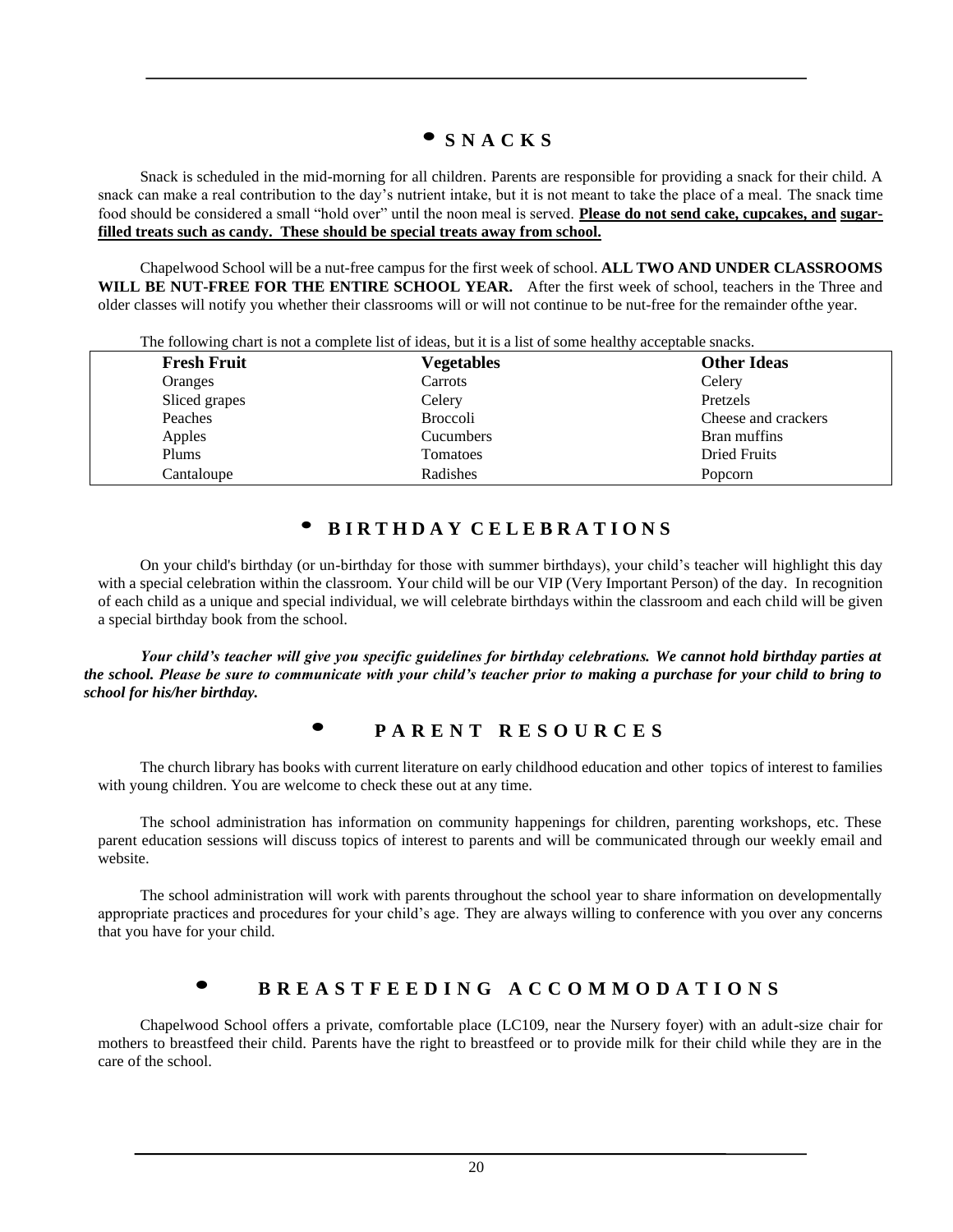## SAFE SLEEP POLICY (INFANTS ONLY)

Parents of infants will be required to receive and sign our Safe Sleep Policy in accordance with the State of Texas Minimum Standards. They will receive this information prior to the start of school at their scheduled Parent Orientation meeting with their child's teacher.

## PROFESSIONAL SERVICES/ RECOMMENDATIONS

The school provides some screening services through professionals and can refer you to services which are available for evaluations. Conferences can be arranged upon request. Chapelwood School for Young Children works with several licensed speech and language pathologists and counselors who offer the following services:

- Individual therapy
- Screening and comprehensive evaluations
- Parent/teacher consultation for home or classroom behavioral control and self-esteem improvement

These licensed speech and language pathologists and counselors are not employees of Chapelwood School for Young Children, but they are welcome by Chapelwood to visit our campus. With prior arrangements from the school Director, Chapelwood School will allow the pathologist or counselor of your choice to see your child on our campus for the purpose of observation and assessments. Because of the church's Safe Sanctuary requirements and state licensing requirements, services for therapy **cannot be provided** at our school.

Chapelwood School is willing to complete letters of recommendations for new schools that children may attended in the following year. We are requesting **a week turnaround** from the time the paperwork is given to the teacher to make sure it is sent off in a timely manner.

## VISION AND HEARING SCREENING

Vision and hearing tests are performed according to Chapter 36 of the Texas Health and Safety Code. This code states that all four- and five-year-old children enrolled in a Texas Department of Family ad Protective Services licensed childcare facility in Texas are provided with a vision and hearing test. Chapelwood School provides this service for the four- and fiveyear-old students enrolled in our Pre-K program. The school Nurse performs the vision and hearing test every fall. If your child fails their vision and/or hearing test, you will be notified by the school Nurse.

### **• <sup>V</sup> <sup>O</sup> <sup>L</sup> <sup>U</sup> <sup>N</sup> <sup>T</sup> <sup>E</sup> <sup>E</sup> <sup>R</sup> <sup>S</sup>**

In compliance with licensing and accreditation standards, no volunteers will have access to the children's programs without school screening and orientation sessions with the administrative staff. Volunteers will work with the children only under the supervision of a school staff member. The orientation sessions will train the parents in handling small groups of children, the licensing laws by which the school operates, discipline of children, release of children, and basic safety and first aid procedures. A criminal history check will be completed on each parent volunteer.

We are always in need of volunteers. As an accredited early childhood facility, we recognize that parent participation is vital to the growth and the development of the children. Children learn to trust in many ways. Many times, seeinga parent active on the campus is one way in which the child can learn trust. This is your school. We need and urge your voluntary assistance in planning field trips, programs, sharing, hobbies, fundraising, recruiting future students, and making educational games. We always need extra parents to assist us in making our school the best.